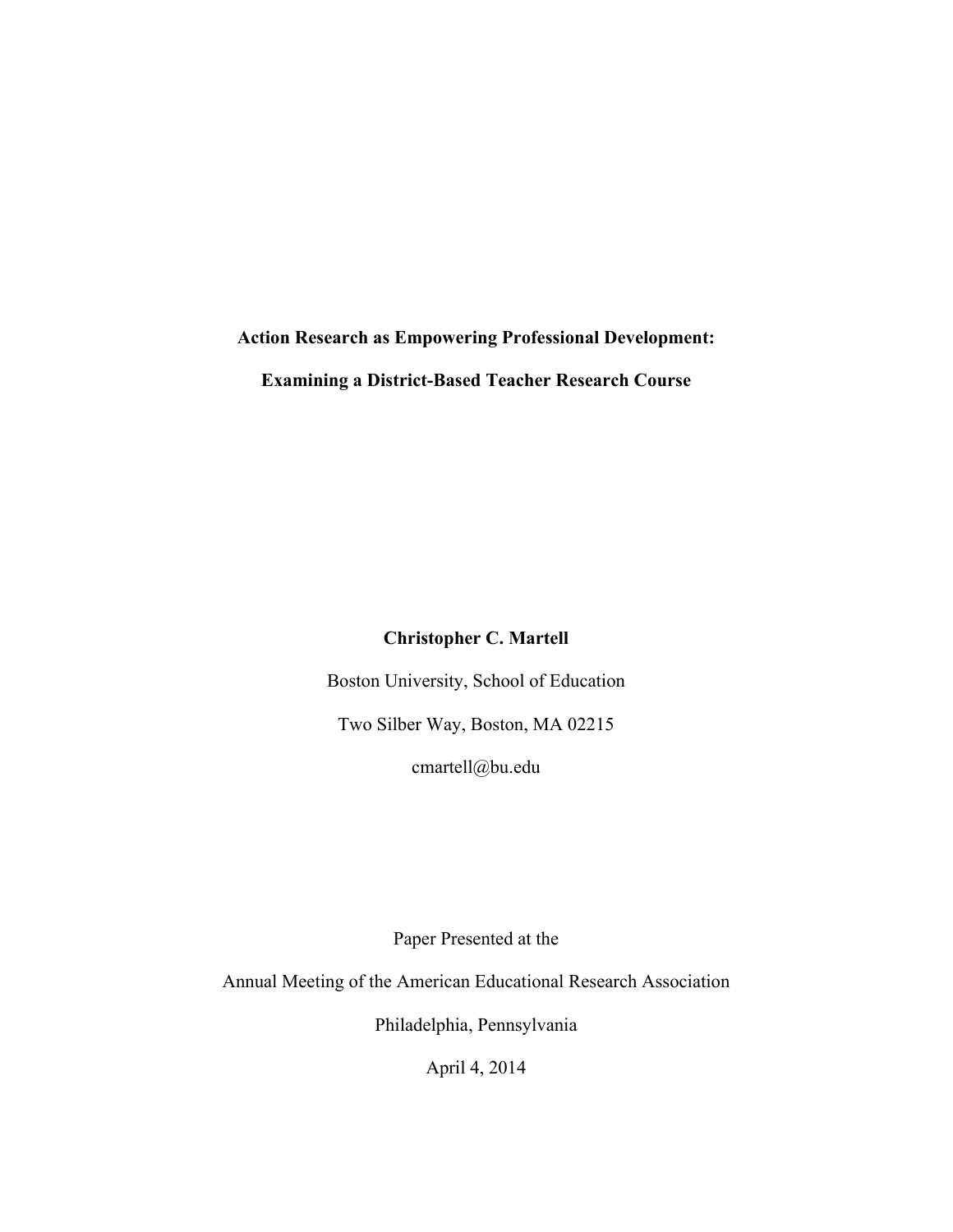### **Abstract**

*Using critical constructivism as the theoretical lens, the researcher used action research to systematically examine the experience of PreK-12 teachers in his district-based teacher research professional development course, while also examining his development as a teacher educator. The results of this study showed that the teachers made progress as teacher-researchers. The teachers expressed being empowered by the teacher research process and showed a critical awareness in their work. Finally, the teachers faced several important barriers in adopting an inquiry stance in their practice. This research generates both local and global knowledge about teacher research as a form of inservice teacher education.*

#### **Purpose**

Serving in dual roles as a practicing high school teacher and teacher educator, I created a professional development course to foster teacher research in the urban district where I taught. The course objective was to educate other teachers<sup>1</sup> about research methodology and modes of analysis, so they could design and enact their own classroom research studies. In this endeavor, I encouraged my colleagues take an inquiry stance (Cochran-Smith & Lytle, 2009), while I took an inquiry stance in my own work as a teacher educator. As a result, I engaged in action research to better understand my practices as a teacher educator and the experience of the teachers in my professional development course. In this action research, the following questions were asked: Did my course help teachers develop their action research skills and inquiry stance? Did my

 $<sup>1</sup>$  To avoid confusion, I use "instructor" to describe my role as the teacher of the course, I use "participants"</sup> or "teachers" to describe the teachers participating in my course, and "students" to describe the PreK-12 students the teachers work with.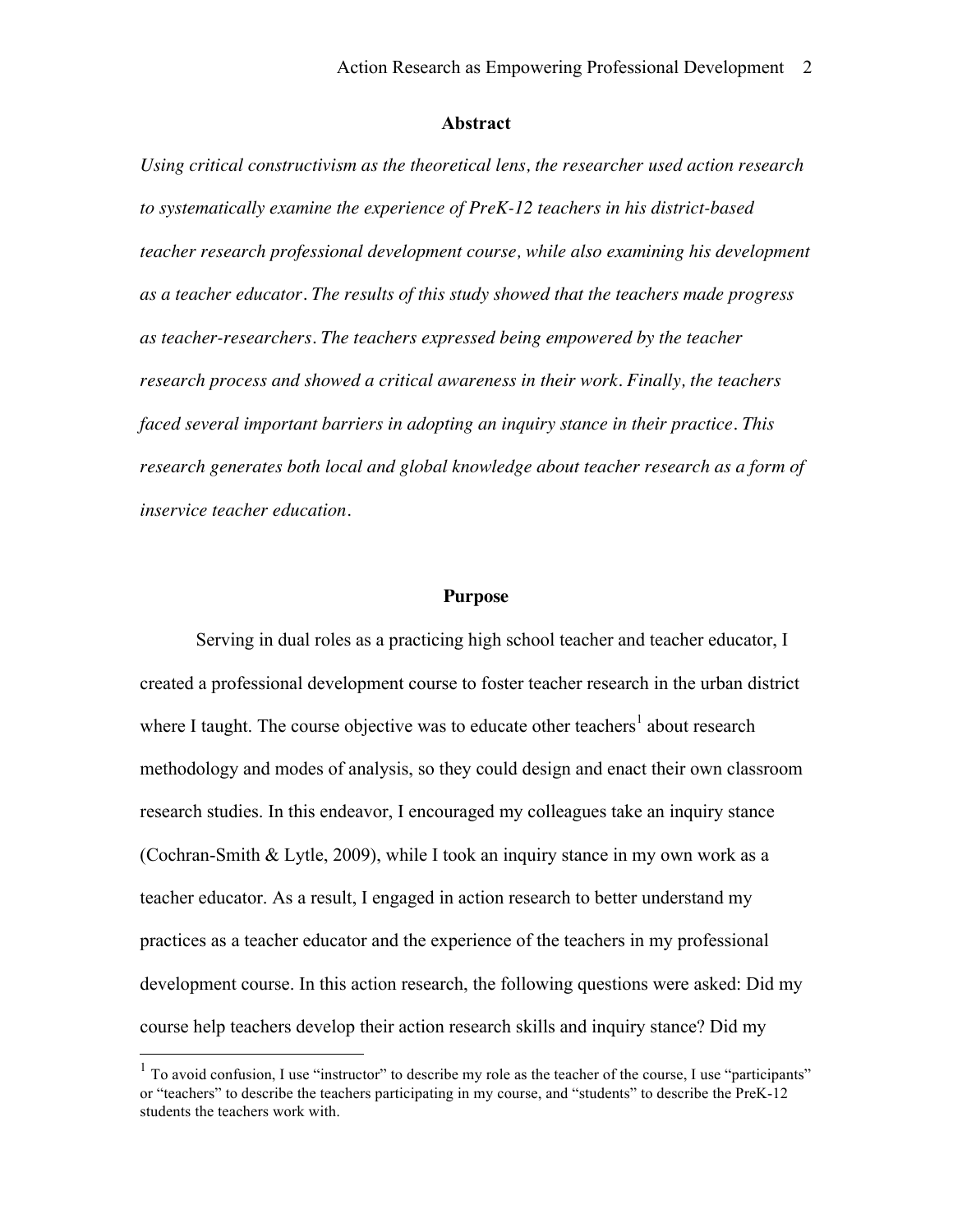course lead to increase critical awareness of the course participants and myself? Did my course empower the teachers who took it? If so, how and to what extent did it empower the teachers?

### **Theoretical Framework**

This study used critical constructivism (Kincheloe, 2005) as its theoretical lens. Critical constructivism is a learning theory that contends individuals make meaning based on their interactions between prior knowledge and new ideas. However, critical constructivists promote "self-reflection in relation to social power" (p. 33) as a crucial component of meaning-making. As such, critical constructivism has a particular emphasis on the systems that privilege some people while marginalizing others. As teachers and teacher educators are marginalized within the power structures of education and academia, forms of practitioner and action research offer ways to not only reflect and make meaning of their work, but also empower them as educators. Furthermore, since the course participants and I worked in an urban district, our work should challenge the power structures that marginalize many of our students, including those who are from poor and working class families, immigrants, and students of color.

Zeichner and Noffke's (2001) review of practitioner research helps situate this study within a larger context of teacher research and action research. They outlined the several historic critiques of teacher research, including the view that teachers are incapable of doing research, teachers' jobs make it difficult to find time to research, teachers cannot overcome preconceptions in their research, and teacher research may be potentially harmful to students because it undermines their education through distracting their teachers. These critiques of teacher research highlight the low-status of teachers and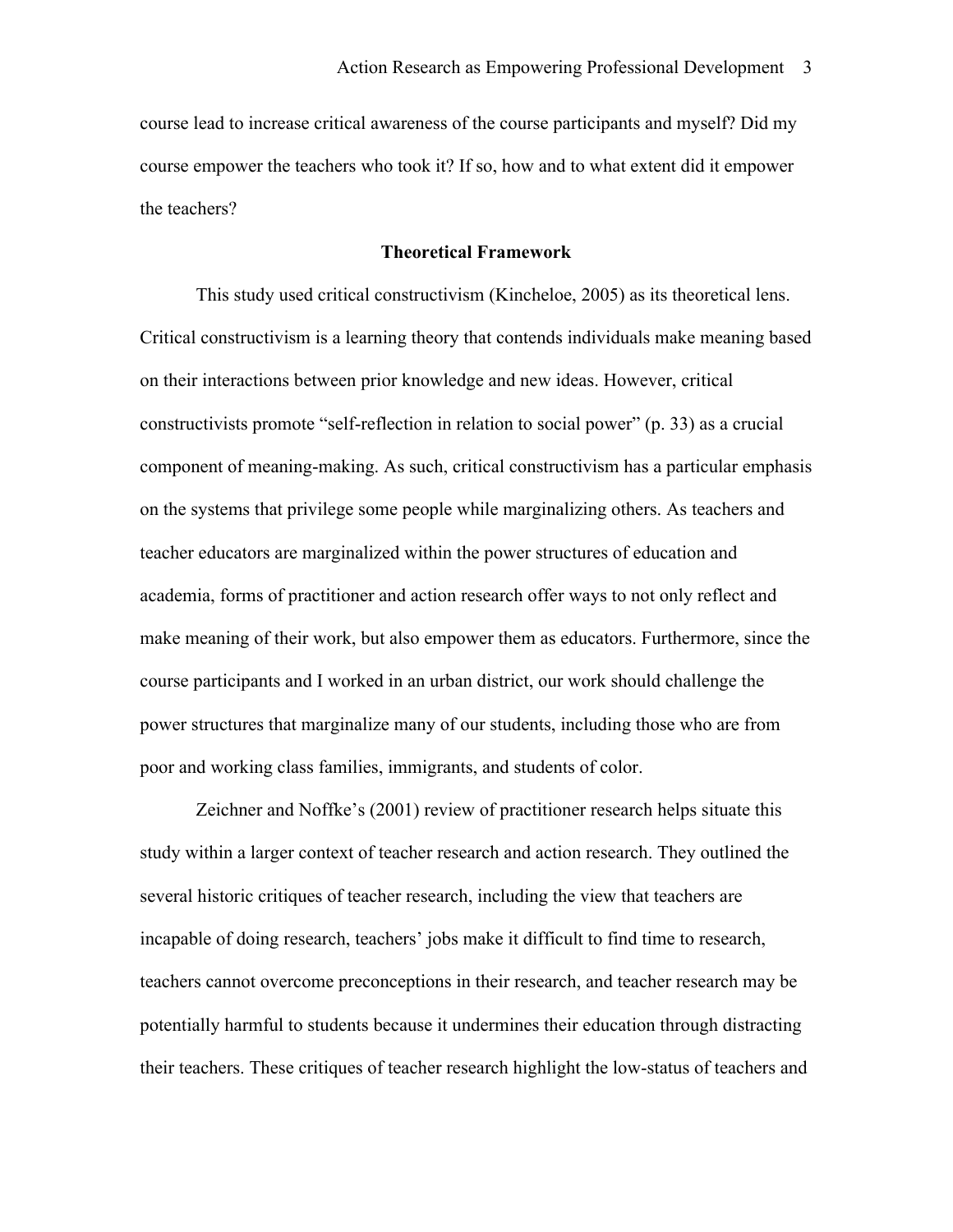their work. In response to these criticisms, Cochran-Smith (2005) has highlighted the importance of local knowledge of practice, as well as the global application of that knowledge. Through various forms of action research, practitioners offer important insider knowledge that is often missing from other types of educational research.

Zeichner and Noffke's review also highlighted the scant nature of research on teaching teacher research or teachers learning to use practitioner inquiry. More recently, Choi (2011) found "there are limited accounts from the perspectives of teacher educators who instruct teacher-researchers" (p. 36), and of these studies, very few are from districtbased teacher educators. By examining a district-based teacher research course, we can better understand the impact of learning to use action research on the professional development of teachers and ways to improve the instruction of action research for teachers.

#### **Methods and Data Sources**

In this study, I used action research to examine my practices as a teacher educator. Action research is an opportunity for practitioners to learn from their work by critically and systematically examining it. Moreover, I work from a position of *inquiry as stance* (Cochran-Smith & Lytle, 2009), which as "instrumental in the sense of figuring out how to get things done, but also and more importantly, it is social and political in the sense of deliberating about what to get done, why to get it done, who decides, and whose interests are served" (p. 121). I take on the dual role of teacher educator and researcher of my own practice.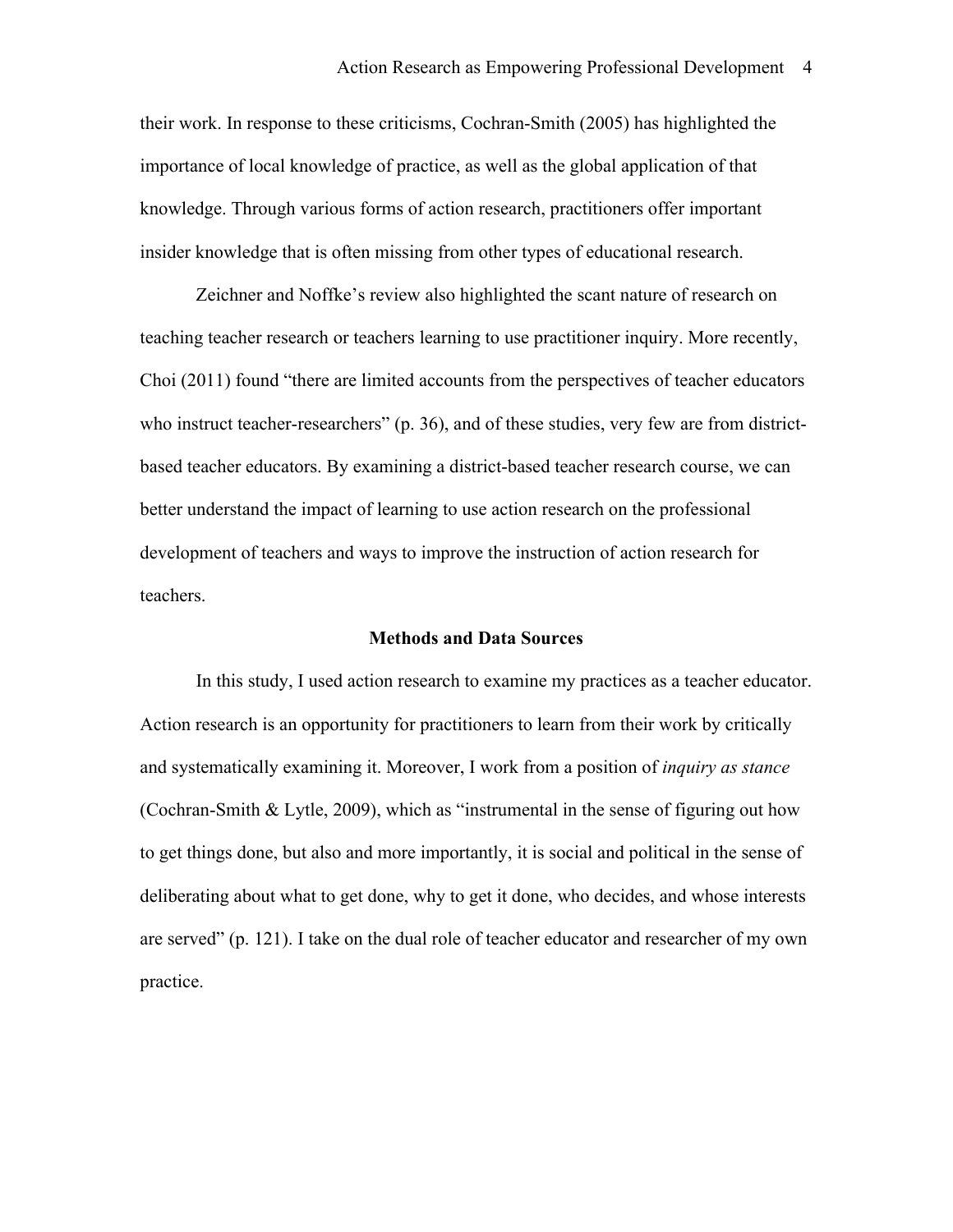### **Context and Participants**

As the instructor of the teacher research professional development course, I was both a teacher and teacher educator in the district. During this study, I was in my tenth year of teaching high school social studies. I also served as an adjunct professor at two local universities. In my roles at the university-level, I had taught teacher research courses to preservice teachers. However, this course was my first attempt at teaching it to inservice teachers.

The professional development course was taught in the Milltown Public Schools. Milltown is a New England factory town and one of the 24 urban school districts in Massachusetts. The district serves approximately 8,000 students, with 36% of its students being classified as low-income. It is traditionally a community of immigrants and 34% of the students are English language learners. Across the school district, the students' racial make up is 64% White (with approximately 20% of the White population identifying as Brazilian), 23% Latino, 6% Black, 6% Asian, and 2% other/multiracial.

The course participants included 13 teachers. Although the course was predominately high school teachers, there were two elementary and one middle school teachers. The teachers' subject areas included elementary generalist, English as a second language, English language arts, math, science, social studies, Spanish, art, and health. Their teaching experiences ranged from 3 to 20 years. All of the teachers are White. Nine teachers were female and four were male. Five teachers volunteered to participate in an interview after the end of the course. A description of the interview participants is listed in Table 1.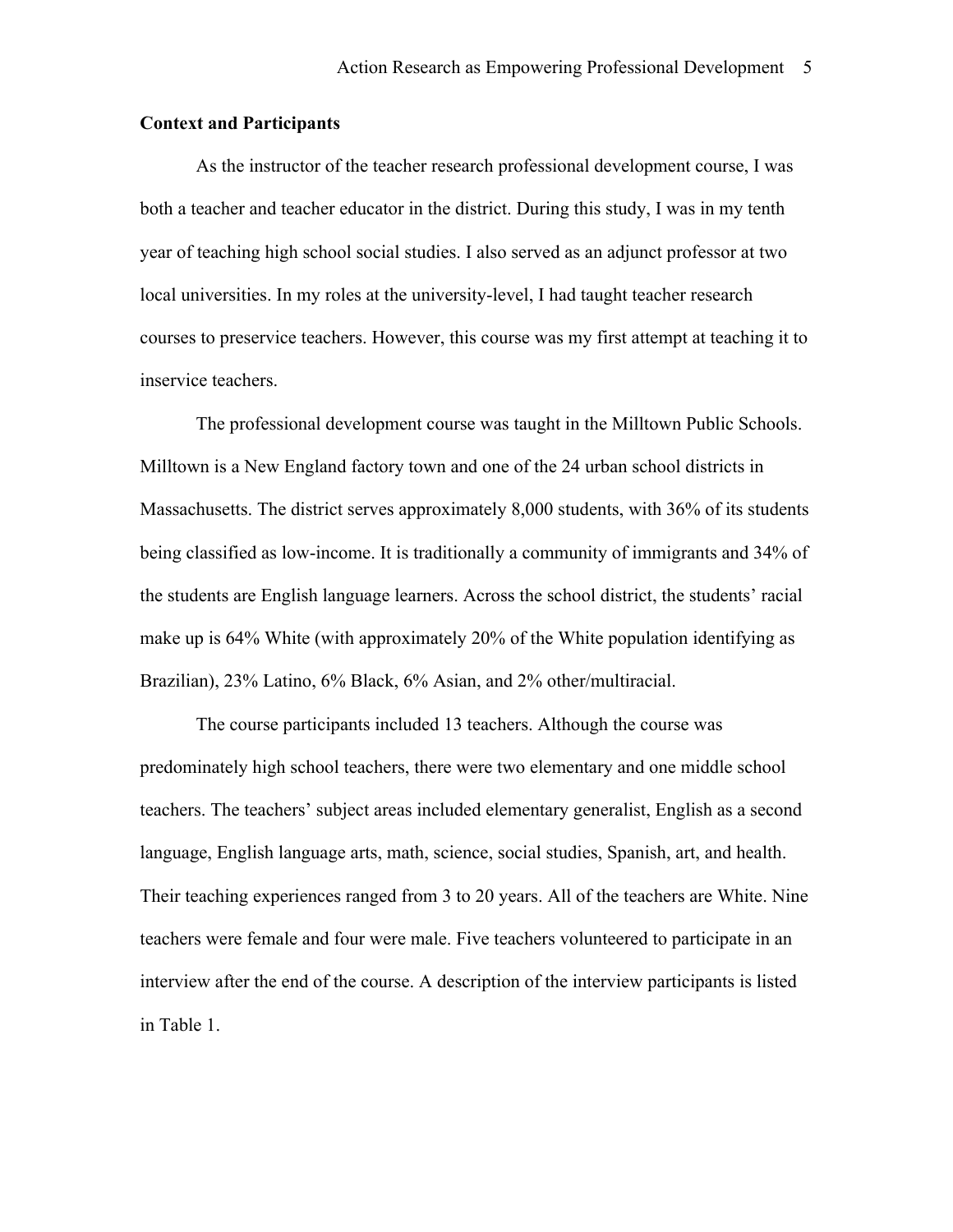| Participant  | <b>Background</b>                                                                                                                                                                                   | Grade/Subject                                                            | <b>Experience with</b><br>Research                                                                                           |
|--------------|-----------------------------------------------------------------------------------------------------------------------------------------------------------------------------------------------------|--------------------------------------------------------------------------|------------------------------------------------------------------------------------------------------------------------------|
| Amelia       | White female. Bachelor's in Spanish<br>and master's in applied linguistics. Went<br>into teaching as a career change and was<br>certified through an alternative program.<br>Speaks fluent Spanish. | Has taught high school<br>Spanish for 10 years.                          | Had no experience with<br>teacher research. Had<br>attended conferences<br>where university-based<br>research was presented. |
| <b>Betty</b> | White female. Bachelor's in English and<br>master's in education. Graduated from<br>teacher preparation program at a local<br>Jesuit university.                                                    | Has taught high school<br>English for 5 years.                           | Her preparation program<br>included a required teacher<br>research course and<br>inquiry project.                            |
| Mollie       | White female. Bachelor's in journalism<br>and master's in elementary education.<br>Graduated from a teacher preparation at<br>a large local private university.                                     | Has taught middle school<br>English as a second<br>language for 3 years. | Had no experience with<br>teacher research. Had read<br>research as part of her<br>undergraduate and<br>graduate education.  |
| Marissa      | White female. Bachelor's in psychology<br>and master's in education. Graduated<br>from a teacher preparation program at a<br>local ivy league university.                                           | Has taught high school<br>social studies for 7 years.                    | Had no experience with<br>teacher research. Had<br>participated in university-<br>based psychology<br>research.              |
| Stacy        | White female. Bachelor's in math and<br>master's in education. Graduated from a<br>teacher preparation at a large local<br>private university.                                                      | Has taught high school<br>math for 3 years.                              | Had no experience with<br>teacher research. Had<br>participated in university-<br>based education research.                  |

### **Table 1. Interview Participants**

The course met for 3 hours a week over 12 weeks in one of the district's high school classrooms. The goal of the course was develop teachers' ability to design and implement teacher research studies in their classrooms, including their ability to ask questions about their practice, their classroom, and their students. I encouraged teachers to take an "inquiry stance" (Cochran-Smith & Lytle, 2009) and encouraged them to go beyond inquiry as a one-time project and instead integrate action research into their regular practice. The course was organized around five themes: introduction to teacher research, forming questions and developing a conceptual lens, research methods, working sessions and peer support, and sharing work inside and outside school communities. The course assignments included reflective journal entries connected to each step in the process, participation (including in the working sessions and "critical friends" groups), an inquiry presentation, and a final inquiry project report.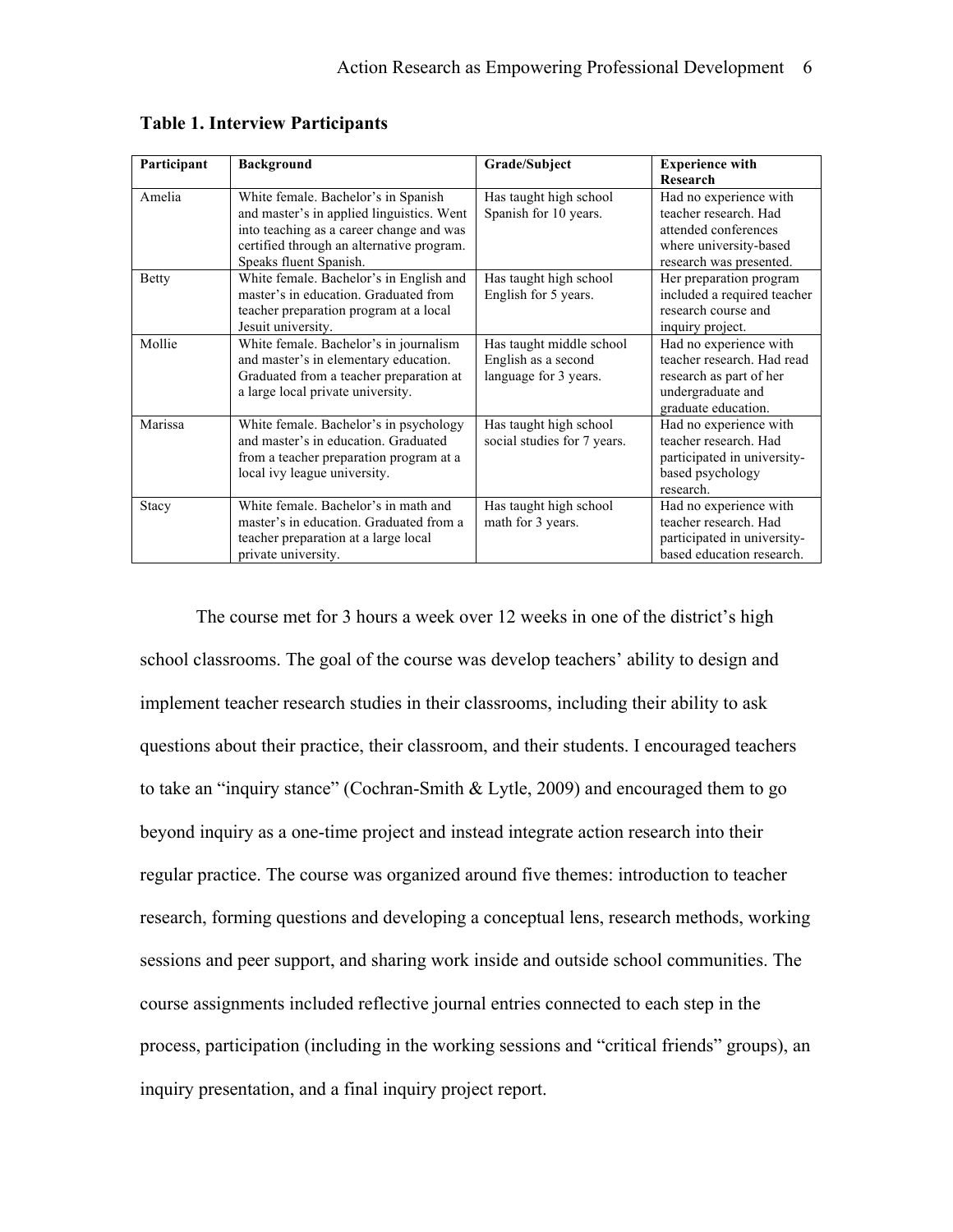### **Data Collection**

I collected data through seven sources: interviews, questionnaires, instructor observation notes, participant work, participant reflections, course artifacts (syllabus, plan book, assignments, course handouts), and an instructor journal. For the interviews, I created a semi-structured interview protocol consisting of 11 questions around three themes: teacher research, views of professional development, and teacher background (See Appendix A). Interviews were recorded and transcribed. To assure that the participants would be most comfortable answering the interview questions honestly (and less influenced by my status as their instructor), I scheduled interviews after the course grades were finalized. After the course ended, I also asked all of the participants to complete a questionnaire (See Appendix B). Furthermore, I gained permission from the participants to use their course work and course reflections. During the course, I took observation notes. After each course meeting, I would reflect on my practices and write in my instructor journal.

#### **Data Analysis**

In the first stage of the qualitative analysis, I took multiple passes through the data corpus. This involved a thorough reading through all of the interviews, questionnaires, observation notes, participants' work and reflections, course artifacts, and my reflective journal, taking extensive notes. After a rough coding of the data, I developed a coding scheme based on my research questions. I used the work of Erickson (1986) for guidance in the generation of assertions and then preliminary testing of those assertions. The assertions that had evidentiary warrant were included in my qualitative findings. I then proceeded to a final coding of the data, which was an iterative process, where codes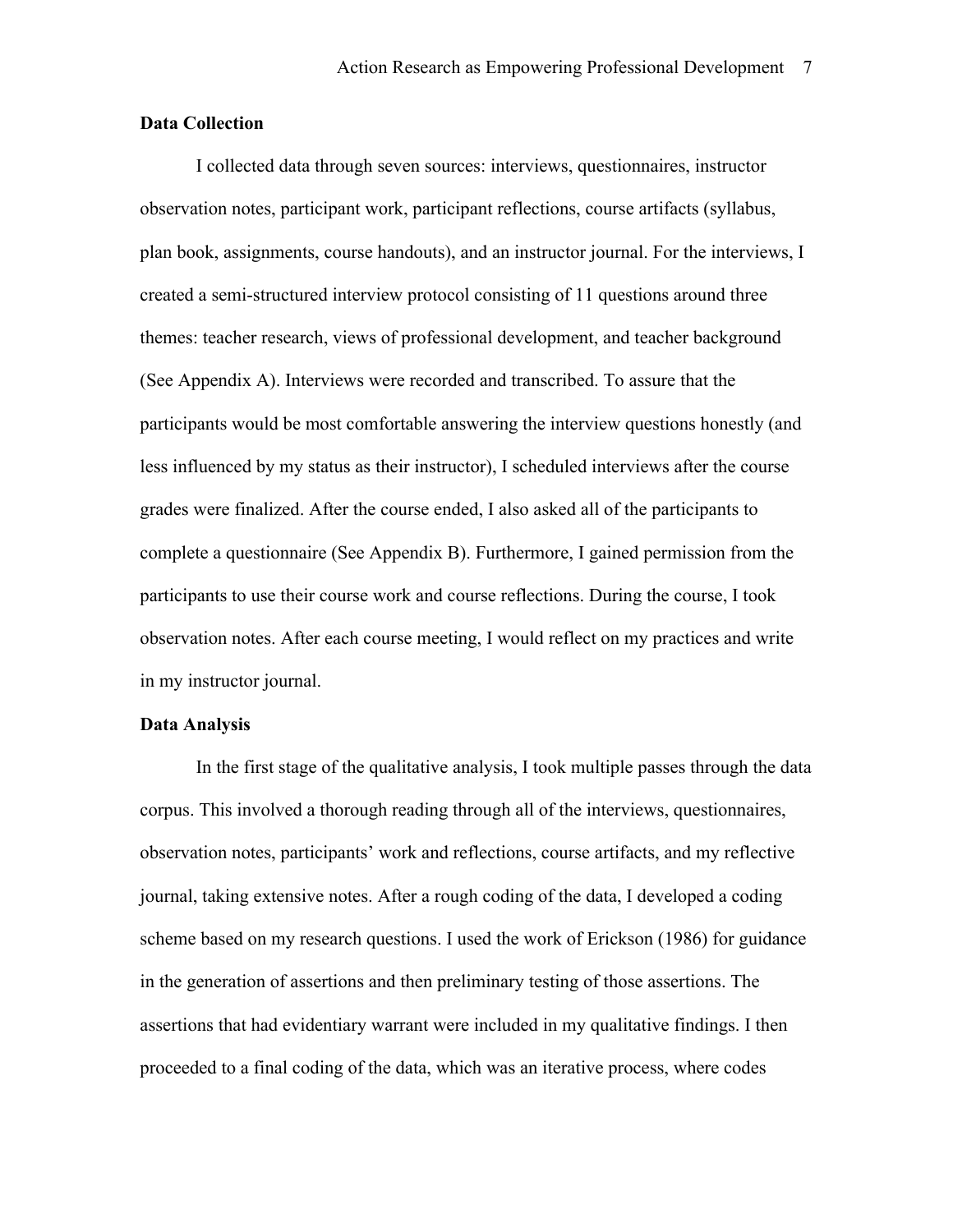remained flexible and I worked through cycles of induction and deduction to power the analysis (Miles & Huberman, 1994, p. 61). In sum, there were 30 individual codes. A complete coding dictionary can be found in Appendix C.

The coding process included several "in vivo" codes or what Miles and Huberman (1994) described as "Phrases that are used repeatedly by informants" (p. 61). The "in vivo" codes included: "All Teachers" labeled the participant's reference to all teachers should do teacher research. "Best PD" labeled the participant's reference to this course being their best professional development. "Beyond Test Scores" labeled a participant's reference to teacher research helping them collect different types of data beyond test scores. "District Should Support" labeled a participant's reference to the district needing to support more teacher research. "Elevated Status" labeled a participant's reference to an elevated status as a result of their research. "Fear of Research" labeled the participant's reference to having a fear of research. "Inside/Outside" labeled a participant's reference between insider and outsider knowledge. "Instructor Modeled" labeled a participant's reference to me serving as a model teacher-researcher. "Peers" labeled a participant's reference to teacher research leading to discussions about practice with peers. "Time" labeled a participant's reference to the difficulty of doing teacher research due to their time constraints.

#### **Results**

The results of this study are organized around three themes. First, I describe the overall reaction of the teachers to the teacher research course and their general development of research skills. Second, I focus on the teachers' definitions of teacher empowerment and if they believed teacher research empowered them as teachers. Third, I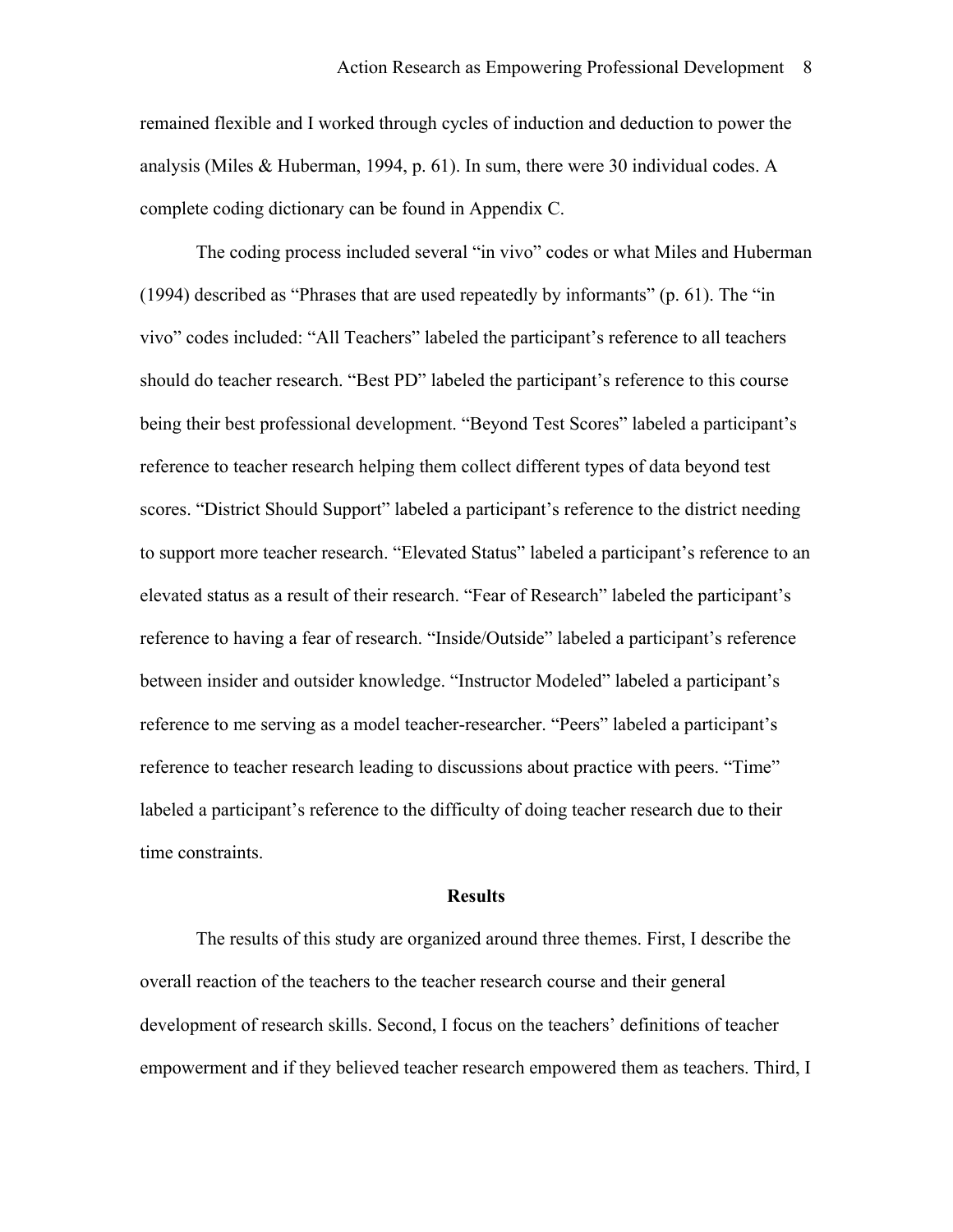examine if the teachers developed a critical lens in their teacher research. Finally, I describe the barriers teachers faced in adopting an inquiry stance in their practice.

### **Course Experience**

The teachers had a positive reaction to my teacher research professional development course. The teachers showed success in developing their research skills, which was evident in their final projects. This success included their use of methodology and ability to analyze data. Furthermore, the teachers showed substantial reflection on their practice through their teacher research projects.

**Research Skills.** The teachers entered the professional development course with limited research experience and little knowledge of teacher research. In our class discussion, most teachers expressed that they had read educational research in the past. Two teachers described experiences using research methods as psychology and biology majors. One teacher was required to take a teacher research course as a component of her teacher preparation. Of that experience, Betty said, "I didn't feel like I knew how to teach, so conducting teacher research as a novice teacher—it was okay. … I felt like this would be a good chance to revisit it" (Interview, May 21, 2012). The remaining 12 teachers expressed little to no knowledge of teacher research. One teacher wrote, "Nothing. If someone had mentioned [teacher research] to me beforehand, I would have assumed it referred to professors researching K-12 teachers" (Questionnaire, April 10, 2012). While another teacher wrote, "Next to nothing. I had read a few articles in The English Journal over the years that I now realize were examples of teacher research" (Questionnaire, April 10, 2012). At the beginning of the course, most of the teachers had little to no experience with action research.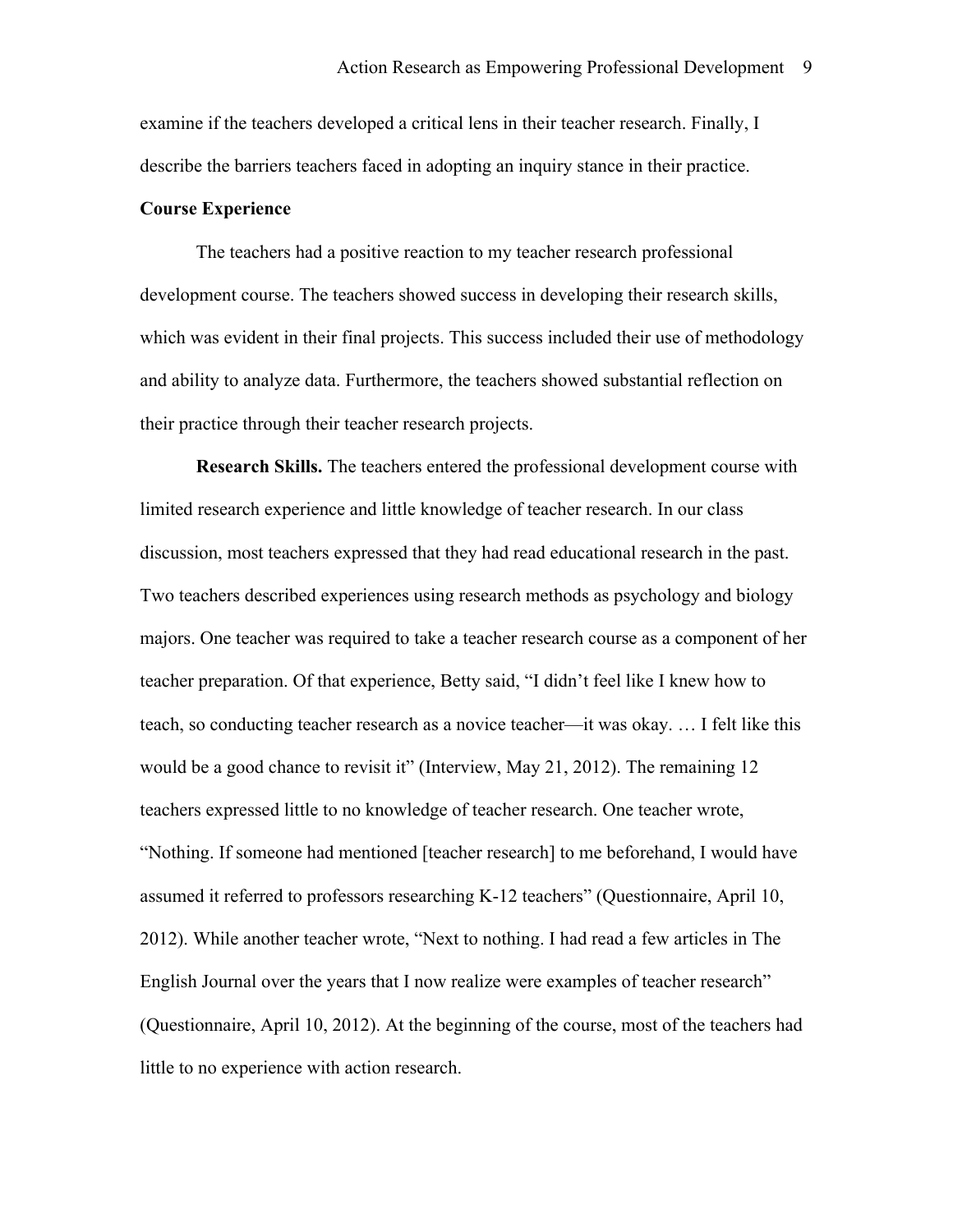As the instructor, I anticipated that most teachers would not have a background in teacher research, as well as a limited background in educational research. I wrote,

Most of the teachers appear to have little knowledge of research. This was expected, but I will need to be mindful and adjust the course as necessary. They also seemed excited by the idea that teachers can produce classroom research and that our knowledge at practitioners has an important value. (Instructor Journal, January 10, 2012)

I designed the first course meeting to introduce teacher research. I also outlined the course content and discussed the final inquiry project. Some of the teachers expressed concern with the amount of work that a teacher research study would entail. I wrote,

Several teachers expressed anxiety about doing research and were worried about the final project in this course. They weren't sure how they could get all this work done. I am also worried that I may be giving them too much work. The teachers are use to PD classes that are relatively easy. Although I feel this group is pretty

strong and they seem ready for a challenge. (Instructor Journal, January 10, 2012)

The students' concerns made me aware of the importance of breaking the project into manageable pieces and the importance of allowing time in class to work on their projects. It would not only help the teachers find time to do their research, but also allow them to have a peer support group and the instructor available for help and motivation.

On the second course meeting, we focused on reading and analyzing teacher research studies and forming research questions. I used a handout that explained practitioner inquiry, which stated,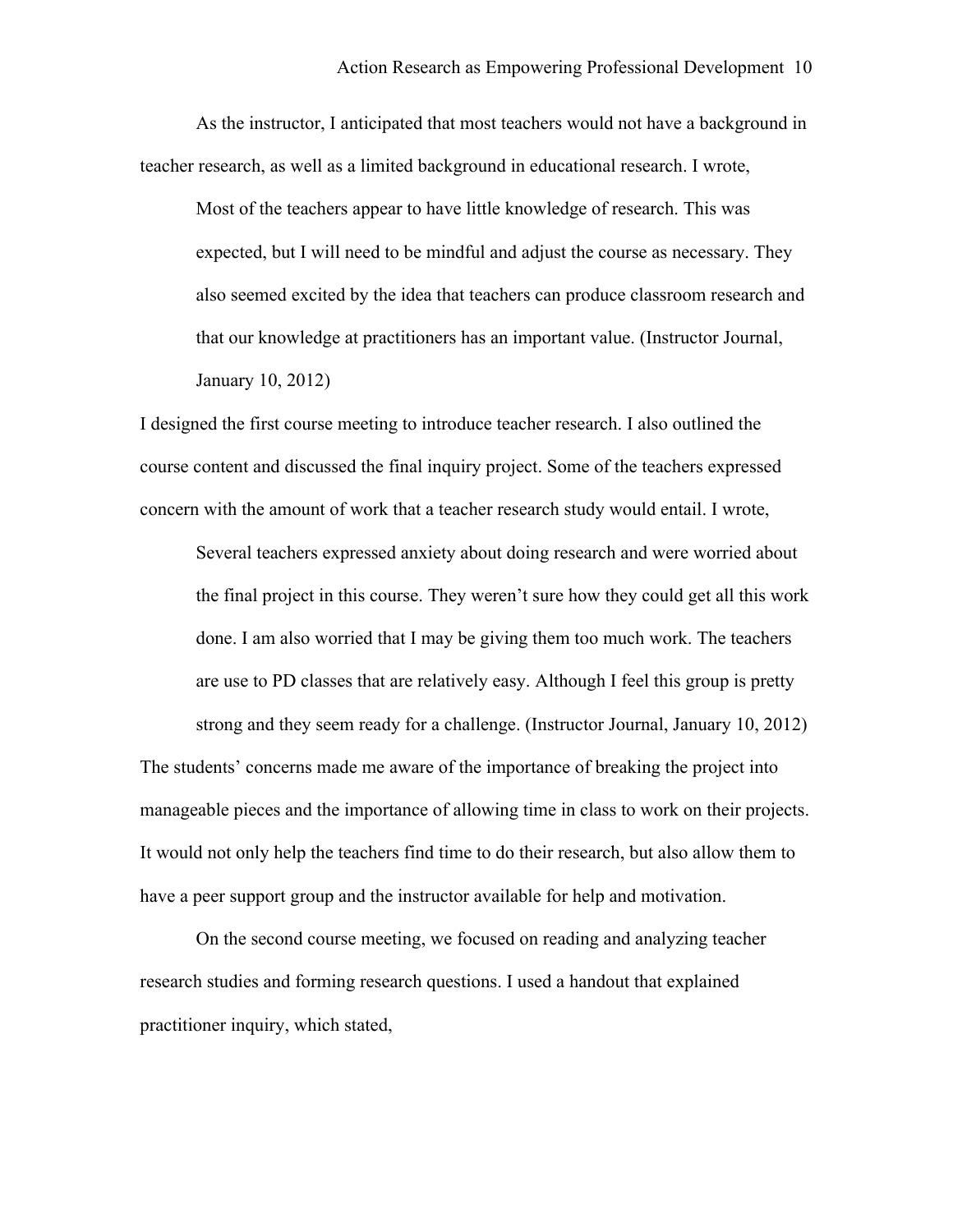As insiders, who are on the ground level of education, practitioners offer an important insight into teaching and learning, as well as school and student culture. It is a prospective that outsiders are unable to offer, as they do not have the local

knowledge that insiders develop. (Course Artifact, January 17, 2012)

This led to a group discussion of insider and outsides knowledge, which to have a positive impact on teachers. The teachers generally appeared open to new conceptions of research and specifically a new view of research that positioned their insider knowledge as valuable. I wrote in my instructor journal, "It seemed that most teachers were really open to the message that researchers have long used teachers and produced research for teacher's consumption" (Instructor Journal, January 17, 2012). After the first course meeting, I had the teachers read different examples of teacher research. In the discussion, the teachers expressed being impressed by the general quality of other teachers' research and a few students found it inspiring.

While most teachers embraced teacher research, three teachers felt that the teacher research was not "scientific" enough. I wrote,

There was some push back, especially from some of the math, science, and psychology teachers, who had a strong preference for experimental research. I think their views are framed by positivism and a belief that it cannot be scientific unless it is quantitative and experimental. This has made me question some of my own ideas. I see value in quantitative research, however, I also do see that an over-reliance on quantitative data is very troubling. I continue to ask myself: Can teacher research be quantitative? Can it even be quasi-experimental? I have always had a view that teacher research does not disregard quantitative findings;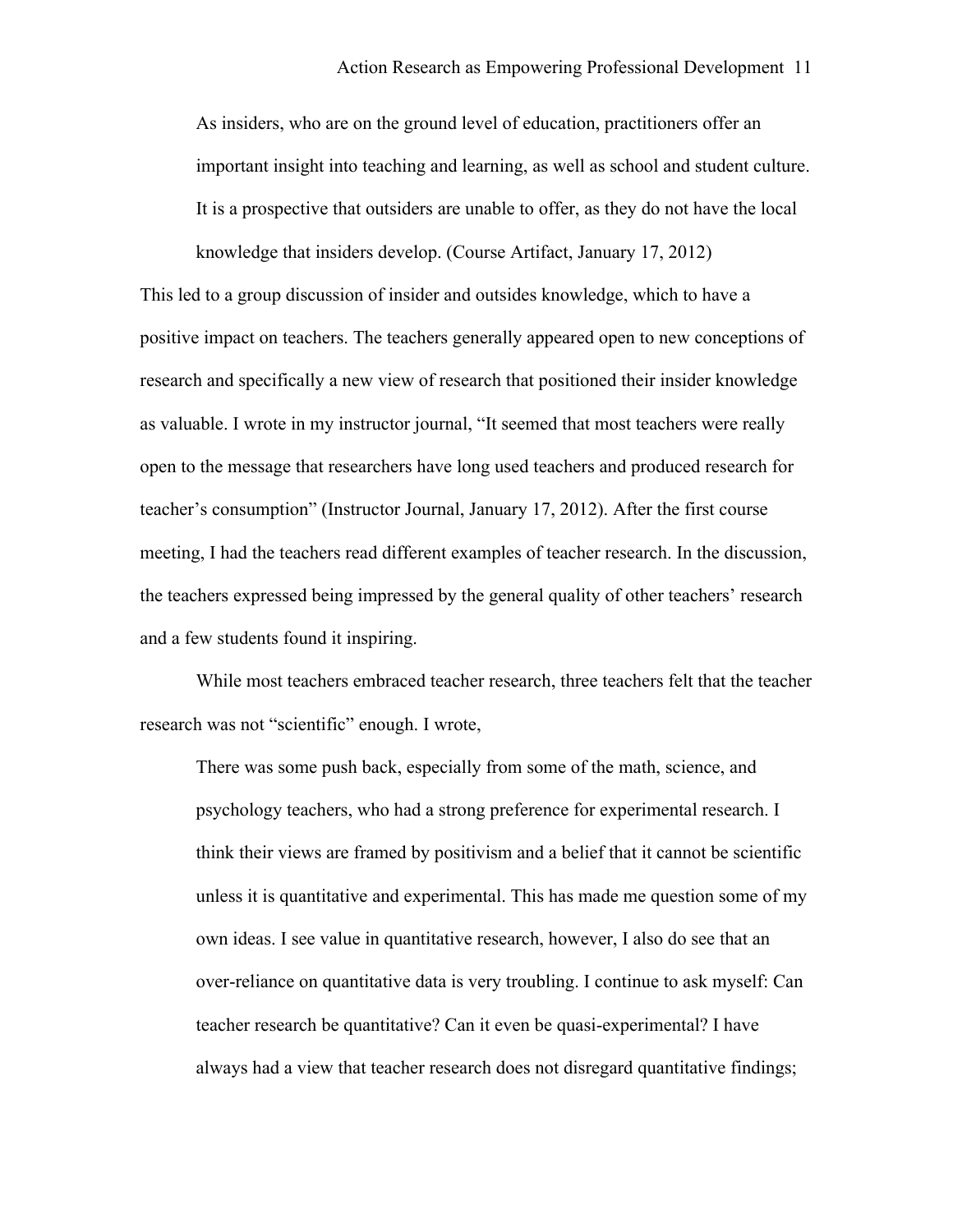rather, it realizes that much of what should be understood about teaching and learning is qualitative in nature. This explains why the vast majority of teacher research is qualitative. (Instructor Journal, January 17, 2012)

The view that teacher research was not "scientific" enough influenced my decision to make it a course goal to help the teachers see the utility in all types of research and the counterbalance that qualitative research offers. Additionally, it forced me to question my own conceptions of teacher research.

Throughout the remaining course meetings, I structured the curriculum to develop the teachers' research skills. Class 3 focused on literature searches and writing a literature review. Classes 4-7 focused on choosing methods and data collection. Classes 8-10 focused on data analysis. Class 11 involved presentations of preliminary findings and critical friends groups, where teachers gave constructive feedback to their peers. Teachers took their peer and instructor's feedback and revised their papers, which were due on the final class. Class 12 was a celebration of the work, where teachers shared their final papers and we reflected on the course.

As the course progressed, the teachers continued to develop their research skills. On the assignments, they were successful at creating research questions, engaging in literature searches, justifying methodological choice, analyzing the data, and writing up the findings. For example, Amelia, a Spanish teacher, expressed in one of the assignments,

Narrative analysis seems to be the best theoretical framework and methodology for this inquiry. The interview transcripts and the survey results will serve as the texts for analysis. Using the data gathered from each text I will work to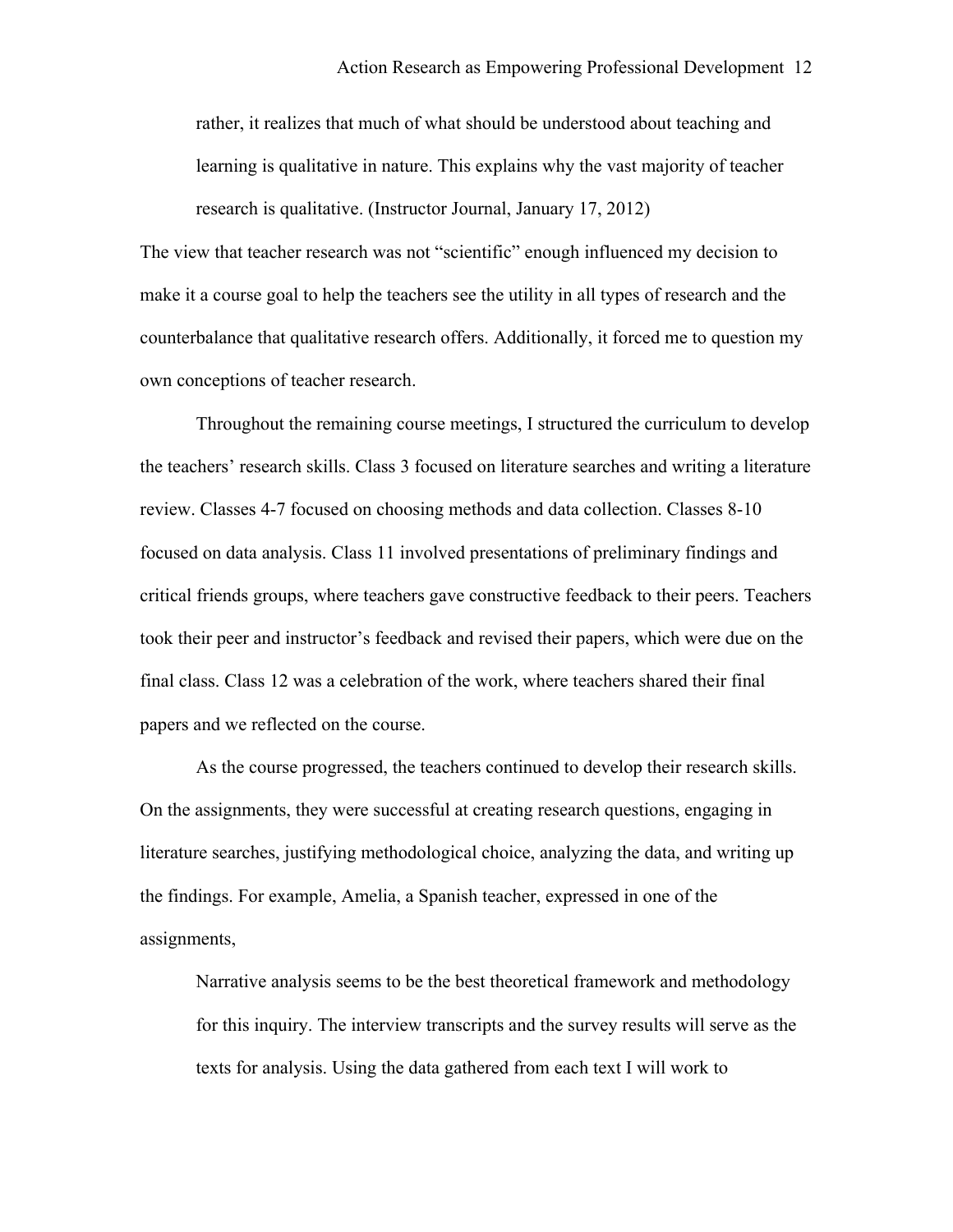understand the barriers, fears and misunderstandings that prevent my students from speaking. (Participant Work, February 7, 2012)

On that same assignment Marissa wrote,

I will use a combination of interview and survey… I still need to work out the order of interview/survey, but what I'm thinking is that I will come up with survey for students first with specific questions that address my research question, then make interview questions based on those findings. (Participant Work, February 7, 2012)

The teachers displayed their careful thought into the planning of their studies, often referring directly to the methods texts they were using (cf. Fowler, 2009; Hoy, 2010; Rossman & Rallis, 2003), which were texts commonly used in doctoral-level research courses.

As a result of their teacher research, teachers also routinely reflected on their practice through the various assignments and within their small working groups. I wrote,

The 'guys,' as I call them, is a group that has formed of all male teachers. They did a great job reflecting today. They were really asking important probing questions. They were discussing what they did in the class. I think this group of critical friends is making their research better, but also their teaching better. (Instructor Journal, January 31, 2012)

Throughout the course, the teachers rooted their discussions of practice in the data they were collecting and analyzing.

At the end of the course, all teachers completed inquiry projects. The topics of these projects included: a "flipped" math classroom, teacher political disclosure in social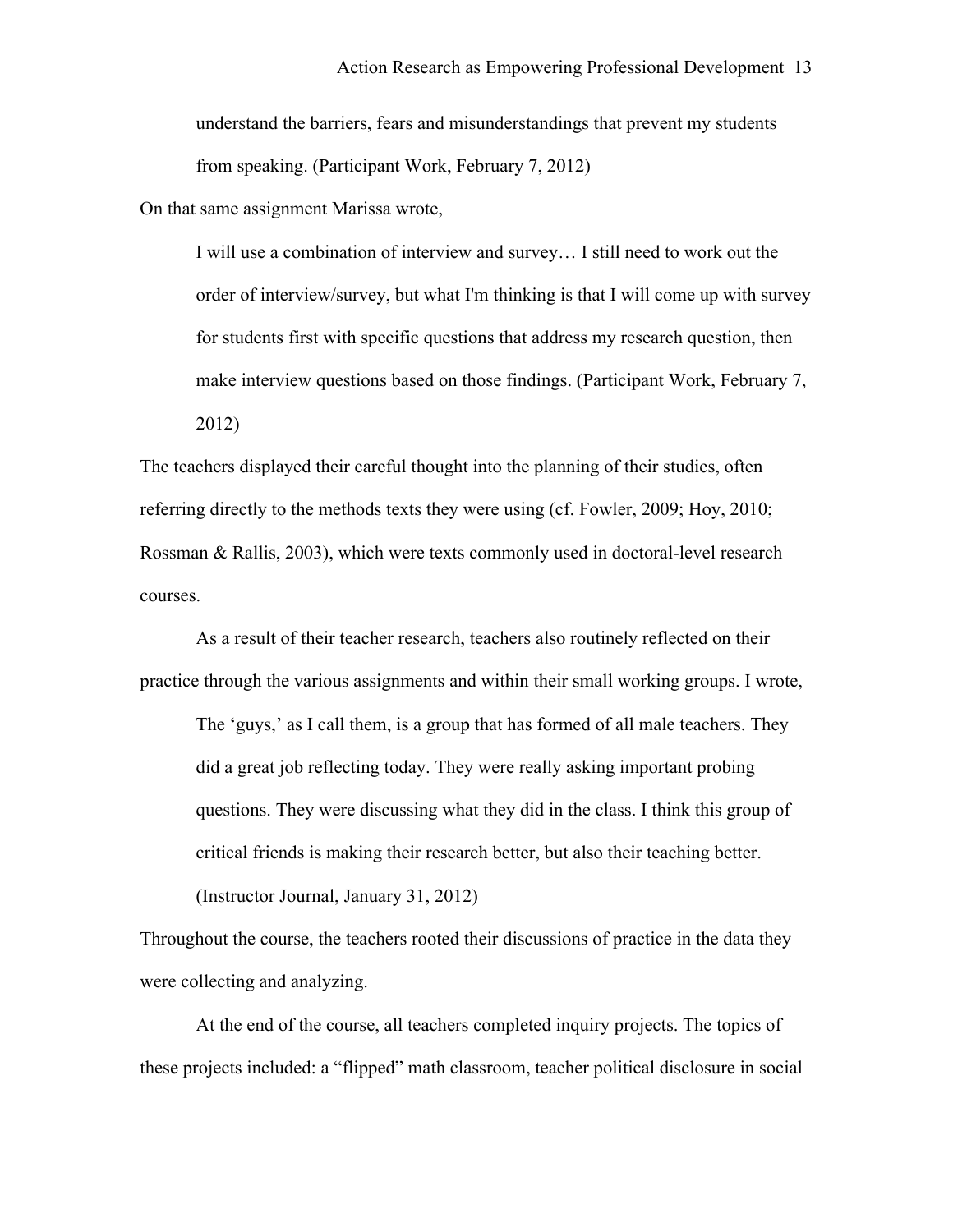studies, code switching in a two-way bilingual program, barriers to speaking in Spanish, motivation to read in English, an anti-bullying program in heath, original images in art, effectiveness of reading quizzes in English, inclusive versus segregated ESL classes, student engagement in social studies, collaborative grouping in biology, flexible grouping in  $2<sup>nd</sup>$  grade, and writing feedback in English. A small group of students chose to do intervention studies, while most students used different forms of descriptive or interpretative studies. The teachers' papers were generally well written with most teachers expressing the reflective nature and personal impact of their inquiry on their teaching practice. In my comments on their work, I personally encouraged 7 of the teachers to submit their work at national conferences and, showing my trust in their work, I promised to help them in the process.

Beyond learning research methods, most teachers expressed that teacher research had an impact on their teaching. Betty wrote in her final paper, "The inquiry process as a whole raised more questions than it provided resolutions to concerns surrounding high school students' reading behavior" (Participant Work, April 3, 2012). On the same assignment, Sandra wrote,

The exploration of student perspective of flexible grouping… has had a dramatic impact on my teaching. I learned the importance of asking students, regardless of grade level or age, their opinions. (Participant Work, April 3, 2012)

These results were representative of the reflections done by the teachers around their research, with many teachers specifically saying this work changed their practice or view of teaching or their students.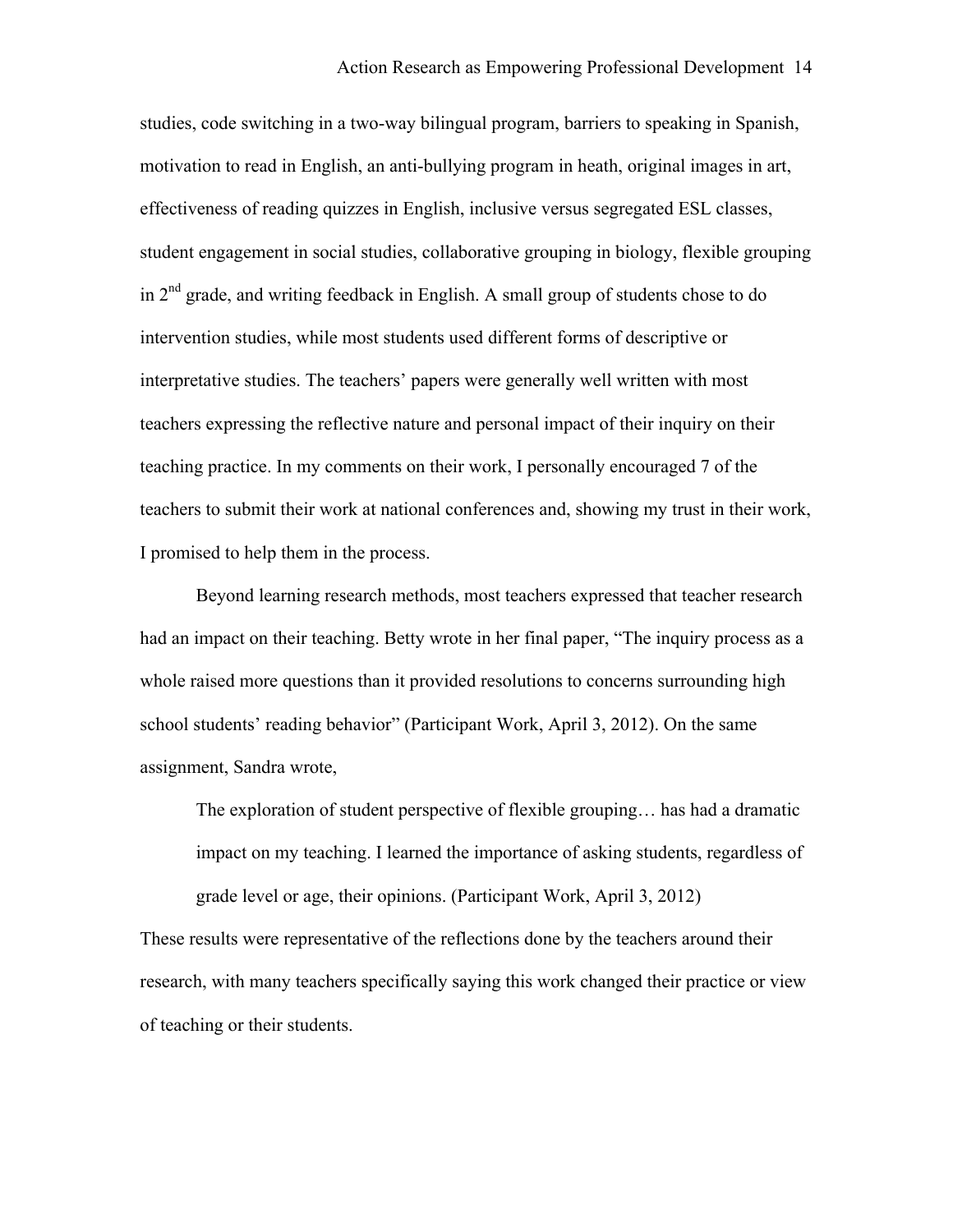I also realized that despite my encouragement and trust in their work, the teachers were reluctant to share this work outside of our class or their schools. I wrote,

Today we discussed sharing work. One positive reaction was that some teachers seemed very interested in presenting future work, but most teachers felt this was more of a pilot study. I wonder if there is a way to boost their confidence. This work is very good (in fact, some of the drafts I have seen are better than some of the submissions I have read for AERA or journals that I know were accepted. How do I encourage the teachers to "go public?" This work is important. Although sharing within the district will be very worthwhile, it really should have an impact beyond our district. (Instructor Journal, March 20, 2012).

This was a challenge for me as an instructor. Although my class prepared the teachers to be teacher-researchers, it was not successful at building the confidence necessary to "go public" with their work.

#### **Teacher Empowerment**

The teachers expressed being empowered by the teacher research process. Although the participants had varying definitions of empowerment, there were three main themes across their definitions:

- 1. Be able to do something that will change their practice.
- 2. Show themselves the importance and value of their knowledge as a teacher.
- 3. Show outsiders and peers that teachers are intellectuals, which will lead to more professional respect.

This was seen in the teacher's questionnaire responses. One teacher wrote, "Teachers are powerful, metacognitive, and agents of change. Teacher research is hard, but really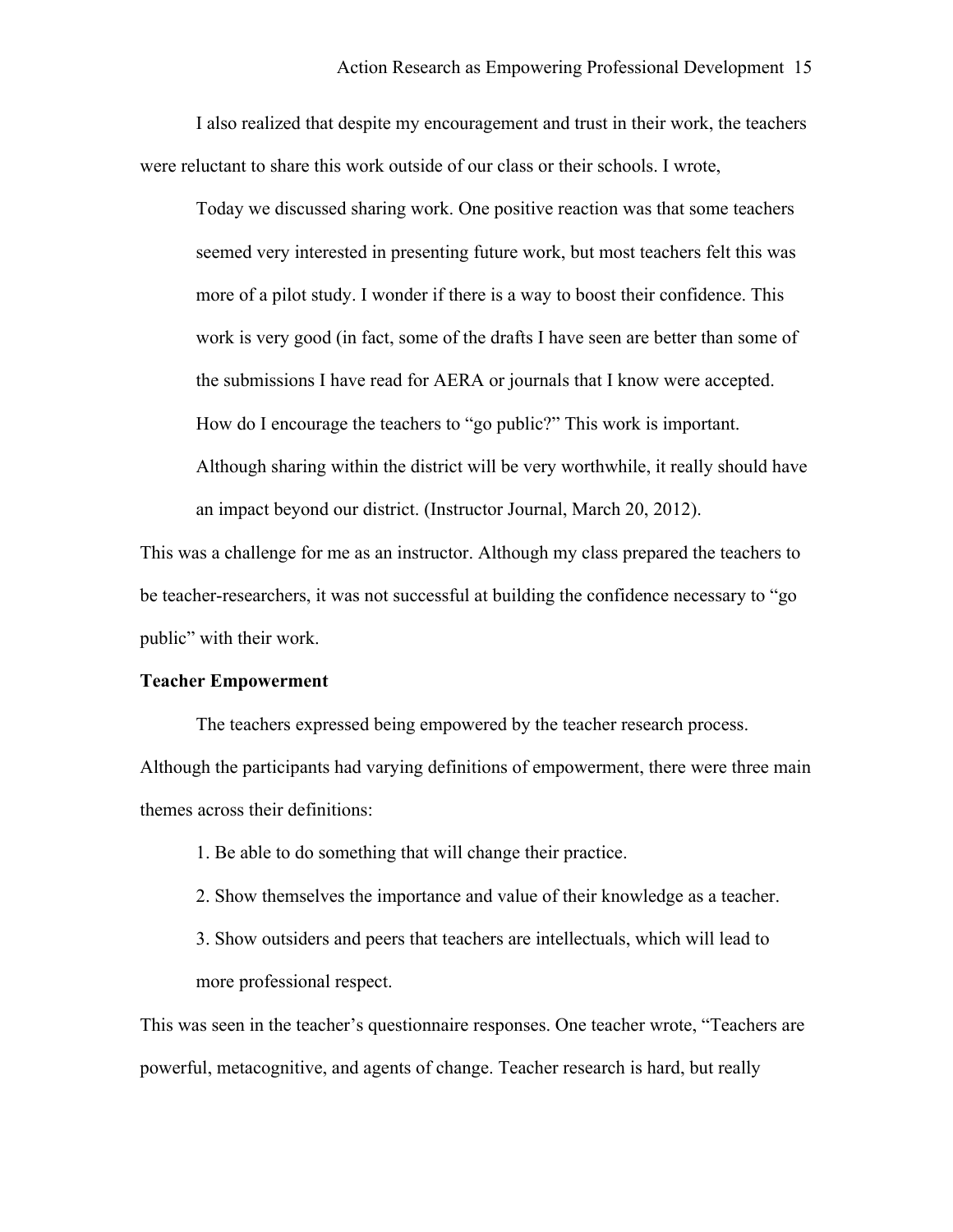beneficial to guiding our practice" (Questionnaire, April 10, 2012). Another teacher wrote, "This class was inspiring to feel you can alter your practice midstream and you can actually use data to examine that change" (Questionnaire, April 10, 2012). Stacy said teacher research was empowering because it,

I felt much more respected then I have in the past… Knowing that I was doing something for everybody and that I was trying to either prove or disprove some sort of theory. I did feel like people were coming in and saying, look at this really cool thing Stacy is doing. (Interview, May 23, 2012)

Amelia said,

I think there are a lot of people who have high respect for teachers, but there's an awful lot of people who do not. I think that if there are groups of teachers in ever building that are actually doing some sort of teacher research, it provides some solid evidence about what is actually happening in the building. (Interview, June 29, 2012)

The reaction of the participants was aligned with Zeichner and Noffke's (2001) review of practitioner research, which found five positive impacts of teacher research on the teacher-researchers:

1. It evoked a renewed feeling of pride and excitement about teaching.

2. It reminded teachers of their intellectual capability.

3. It allowed teachers to see their work matters.

4. It reconnected teachers to their colleagues.

5. It encouraged teachers to develop a notion of what teachers can and ought to do.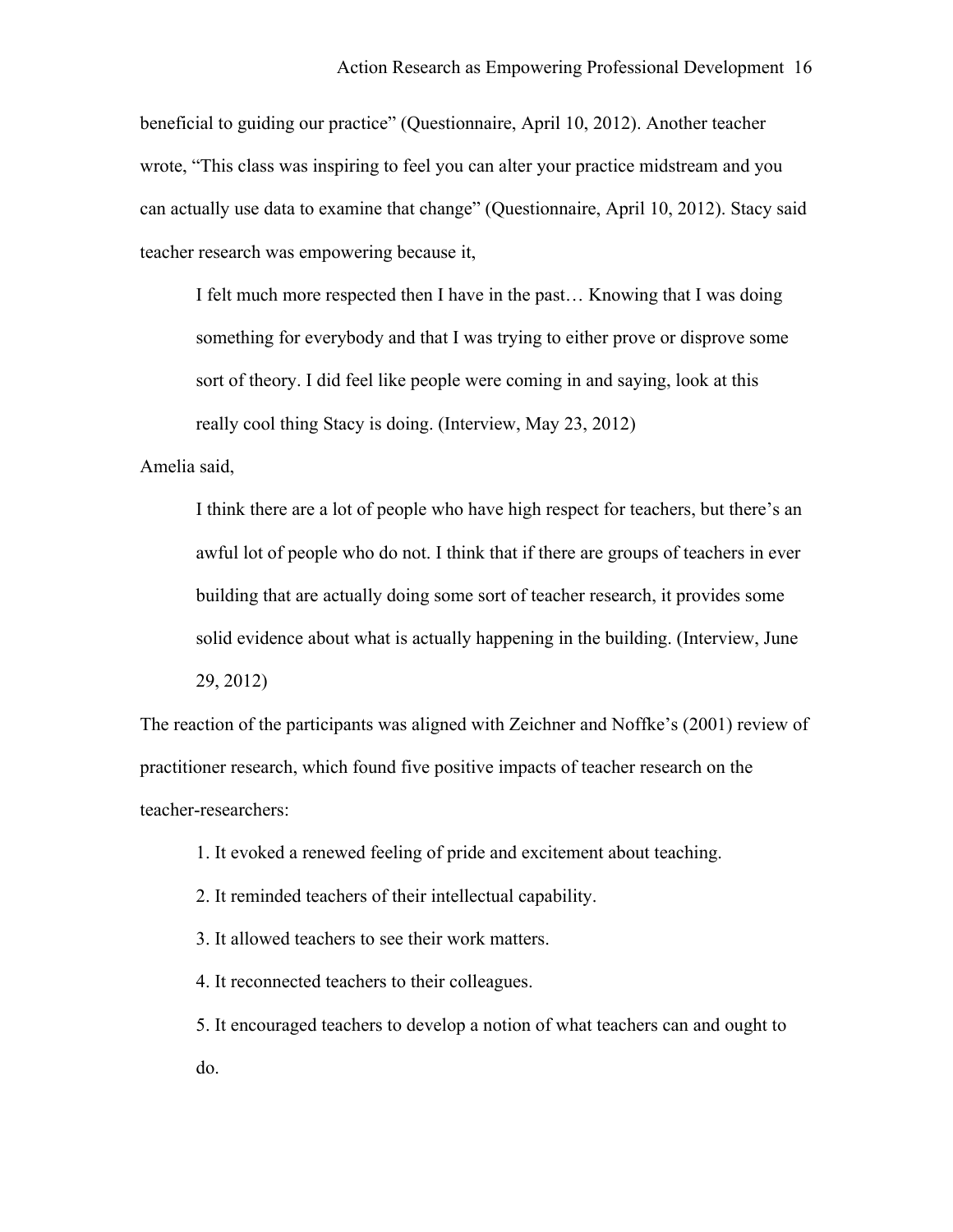The teachers reported a new sense that their work was important and that they had the intellectual capability to research that work.

In this study, teacher research not only increased the teachers' sense of their work, but also empowered them. Kincheloe (2003) described teacher empowerment as a process where teachers become "active producers of knowledge, not simply consumers" (p. 56) gaining a sense of authority over their work, which is often lost in a top-down education system. Moreover, empowered teachers listen to the voices of their students, which is another group often marginalized in the education system. At the end of the course many teachers expressed a growing confidence in their ability to be knowledge producers. Amelia wrote,

I considered [research] the domain of stuffy academics in a stuffy university. I also never thought it was something I could do… Now it seems some of the best research could be done by practitioners. (Interview, June 29, 2012)

While most of the teachers still believed that they needed more practice before their research could be published or presented at conferences, several teachers said their confidence was increased by the fact their findings directly challenged some of the findings they found in the university-based research found during their literature reviews. Marissa said,

The [research] that I did find, like Diana Hess's work [on teacher political disclosure], which is fantastic and really interesting to read, like she's not a classroom teacher. She might have been, but when she's doing the research, she's obviously not… It felt exciting to be doing something that hadn't been done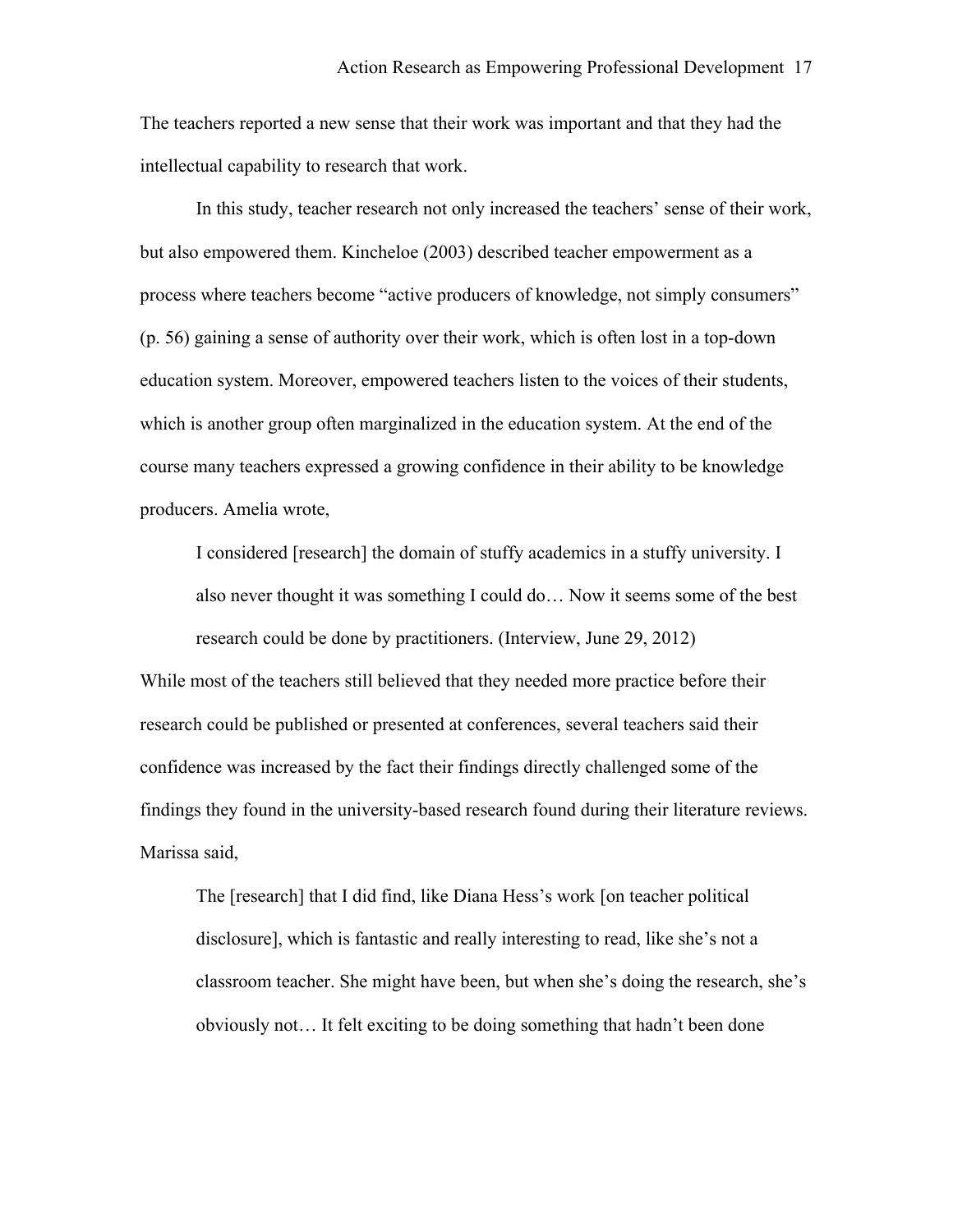before. To be looking at this from a teacher's perspective and to find out what my students thought. (Interview, June 7, 2012)

A teacher wrote on the questionnaire,

Teacher research is an effective means to empower teachers to bring about positive changes in their own classrooms. When done right, it can also prevent teachers from becoming trapped in their own perspectives, which may be completely different from the perspectives of their students. It can help keep veteran teachers vibrant and engaged in pedagogy. (Questionnaire, April 10, 2012)

The teachers expressed that an ability to make change were an important component of doing teacher research.

They also acknowledged the importance of using their teacher research to elevate the voices of their students. Mollie said,

I've noticed as I was doing my research—especially my research question—we're very analytical about our student data and our test scores and what the state says or what the principal says, but it's not often that we ask the students what they think. I feel like… teachers always do what they think is obviously best for the student, but we never really think about what they think is best for them.

(Interview, May 28, 2012)

In an interview, Stacy described what her students told her about their "flipped" classroom (a recently popular method of teaching that has students watch lecture for homework and uses class time to work through problems). She said,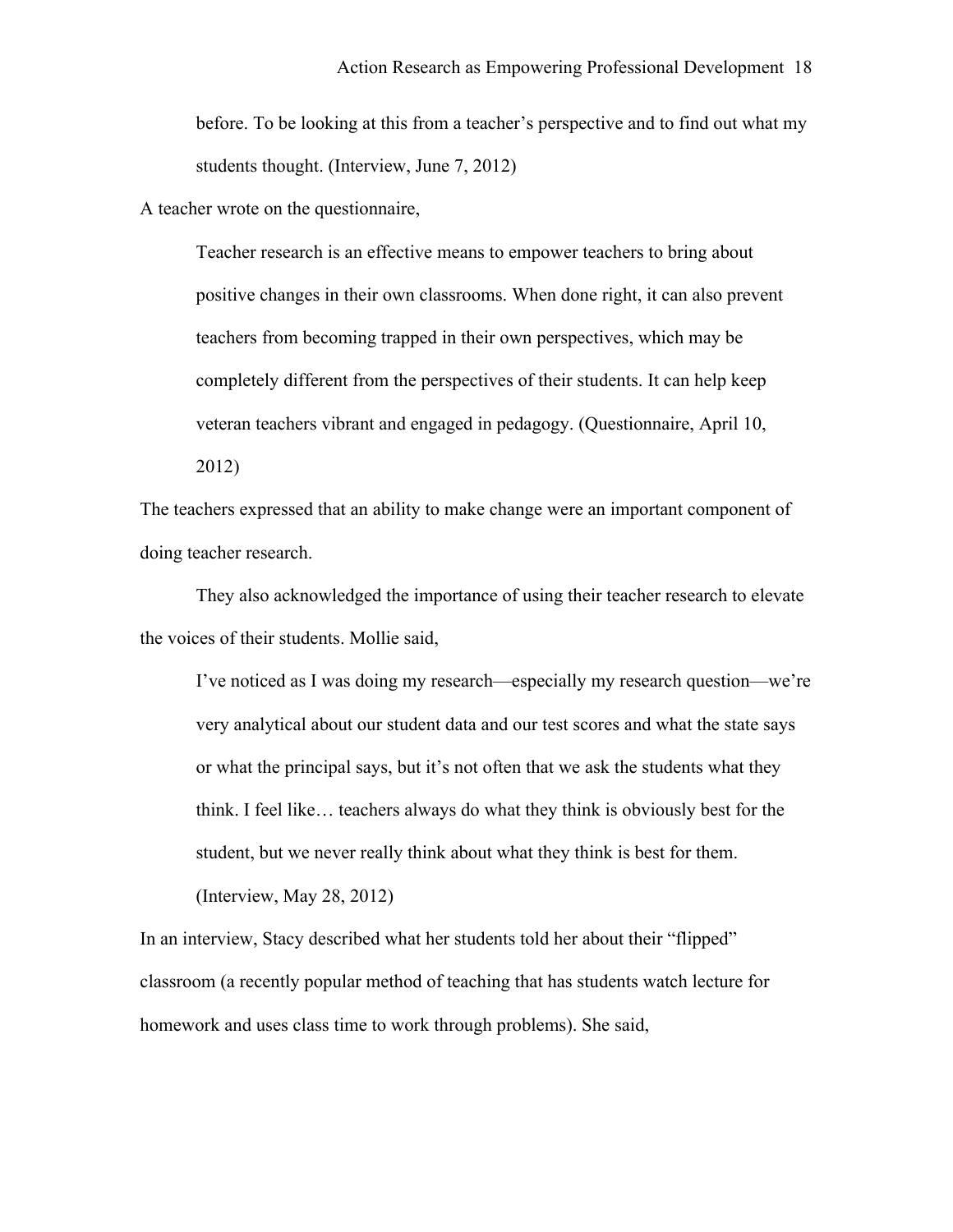The research taught me that I shouldn't have my students rely completely on the videos. There is some importance to having a conversation with the teacher, looking at the person, … knowing what they're talking about, being able to listen to them, … being in a classroom atmosphere, but at the same time I learned how important that collaboration is amongst the students because they're forced to talk to each other and if you can explain something to somebody else that means you must be able to understand it. (Interview, May 23, 2012)

Most of the teacher's inquiry projects focused on the students' reactions or perceptions of their teaching.

### **Critical Awareness**

I intentionally designed this course to help teachers develop a critical awareness about their teaching, while I attempted to be critical of my practices as a teacher educator. I anticipated that the teachers would become critical of their practices. I strove to help the teachers reconceptualize the idea of research, but I also wanted to keep questioning my own views of teacher research. Yet, fostering critical awareness was not initially an easy process. I wrote,

Today was mostly a work session. I am trying to get the teachers to be critical, but I feel for some, the questions they ask are not critical. None of the teachers have chosen critical theory as their theoretical framework (although a few have chosen constructivism, where others use a multicultural framework). Kincheloe describes critical teacher research as having questions chosen by the teachers, yet what if the questions they ask do not look into positions of power? I certainly do not want to impose this view on them. I also want them to generate their own questions,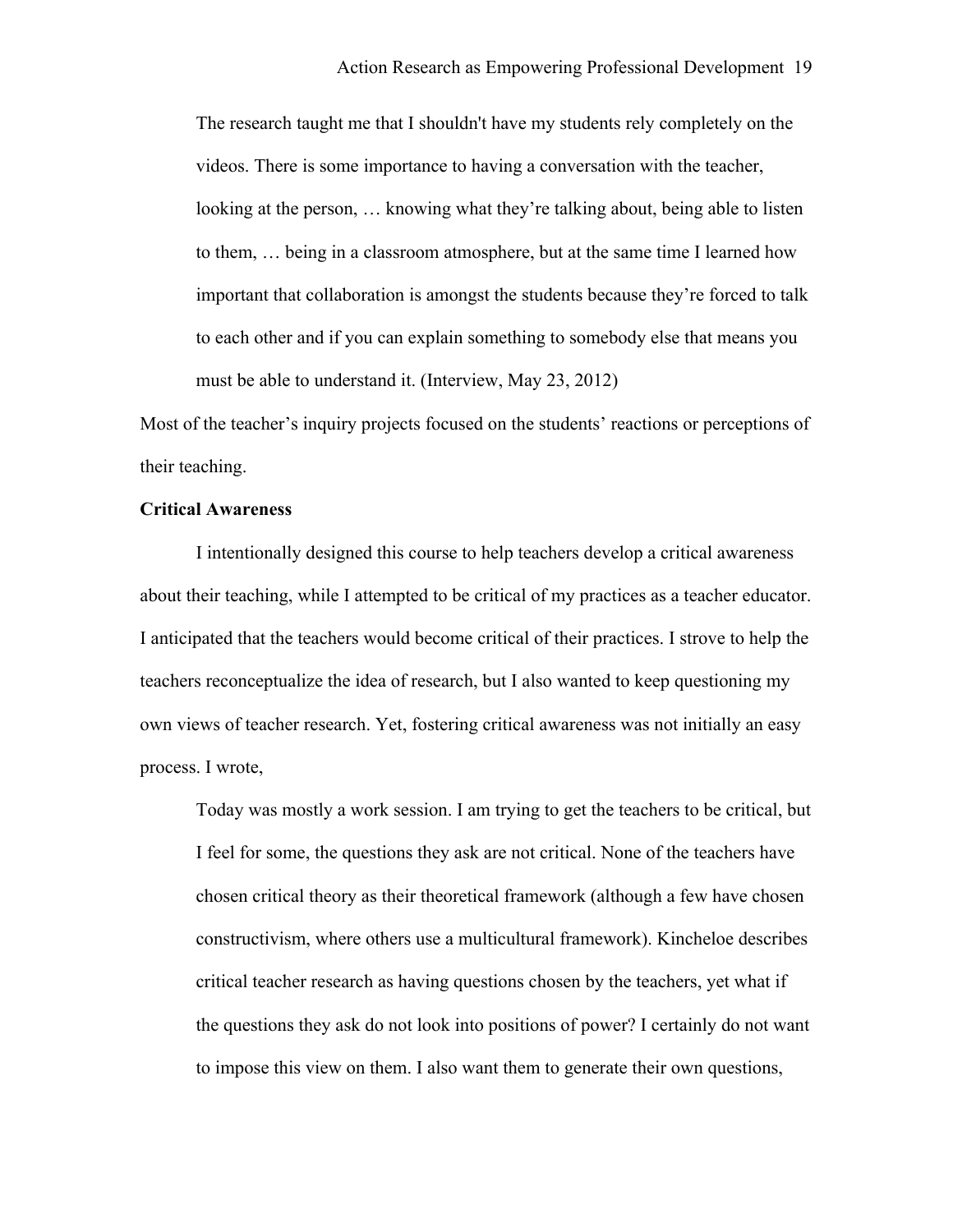about their practice, around their concerns" (Instructor Journal, February 14, 2012).

I envisioned the teachers embracing a university view of critical theory, something closer to the work that I embraced as a teacher educator. While they did embrace many of the principles of critical theory, their language and conceptions were rooted heavily in the language and practices of PreK-12 teaching.

Much like critical theorists challenge to positivism, because it implies research neutrality, the teachers in this study also started to challenge positivism. As a teacher educator, I was successful at getting the teachers to see the value of qualitative research, see it as scientific, and understand the types of answers it can produce. By the end of the course, Marissa began to challenge her previous assumption of research. She said,

We are in this unique position to see what is actually happening, obviously we are intelligent enough to read all of the theory that is being generated by people who aren't in our position and then to do something, that is a realization I have never had before. (Interview, June 7, 2012)

I wrote of Marissa's work,

Marissa noticed that there are very few studies on teacher political disclosure and those that exist are all studies of teachers views of disclosure, studying teachers from an outsider perspective. She found that most researchers studied the teachers, but very few actually asked students what they thought of teachers telling them their political views. I told Marissa that this is an important insight and that her idea of asking her students was a great one. (Instructor Journal, January 24, 2012).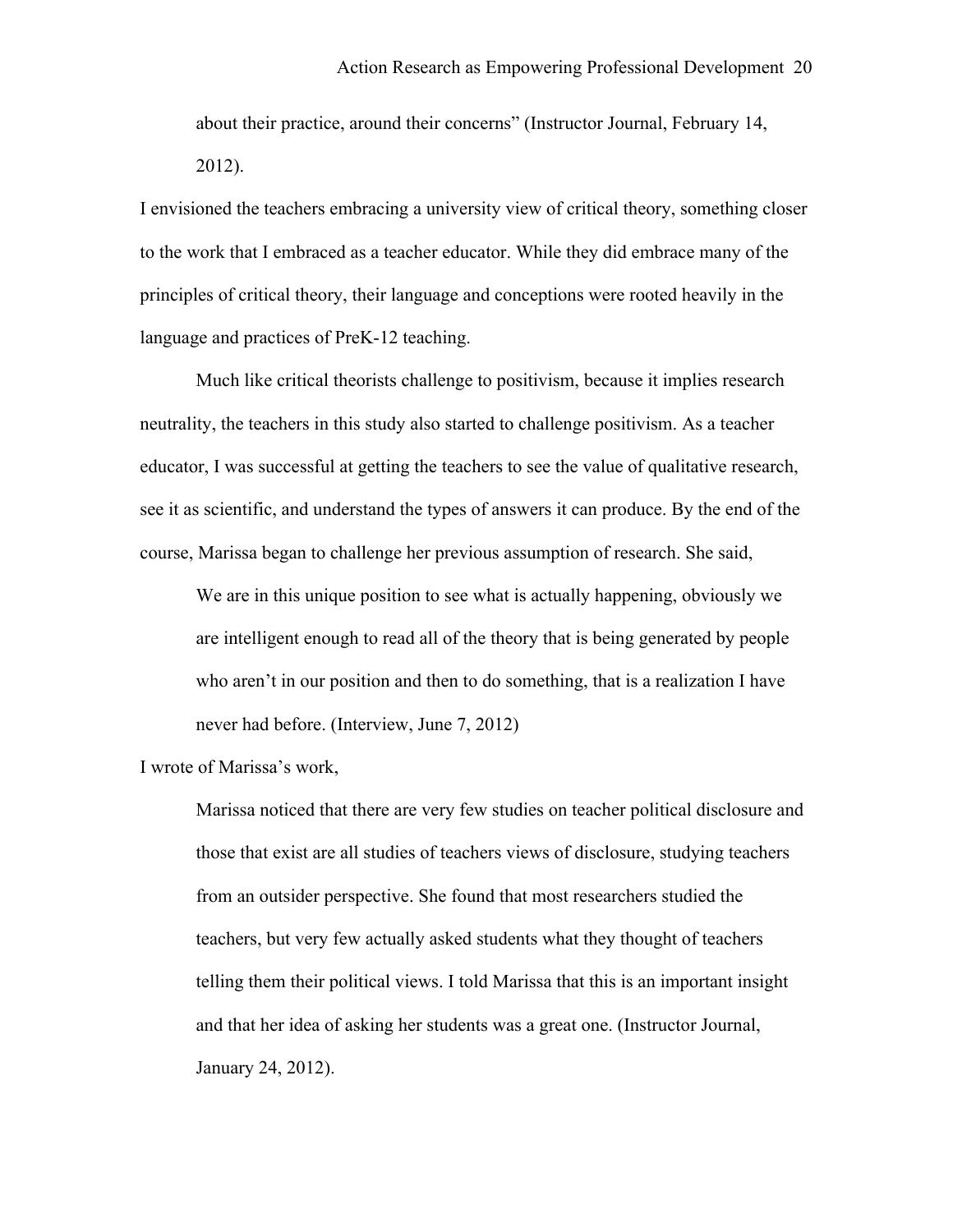The teachers in this course offer insight into the divide between the academic and practical definitions of what it means to be critical. Marissa and the others teachers were being critical, despite not choosing critical theory as a framework or using the language of the critical theorists.

As teachers who chose to work in an urban district, with disparities between racial and class groups, almost all of the teachers addressed this in their work. Most of the teachers' work focused on students of color and immigrant students. For example, Mollie, an ESL teacher, examined her English language learners' preferences for one type of instruction. Betty, an English found some differences between her students' motivation (or lack thereof) to read based on race and she decided to allow more student choice in the future. Amelia examined the anxiety to speak Spanish in her classroom and found that her Black higher percentage of her Black students reported anxiety when using Spanish in class. Another teacher wrote, "I am much more aware of how race may be impacting performance and I am making efforts to discover ways to bridge those gaps" (Questionnaire, April 10, 2012). Finally, each of the teachers described some way that the research helped them listen to their students, ask questions to students that they would have never asked, or improved their ability to consider the students' needs in designing their courses.

By the end of the course, I was reevaluating what it meant to be a critical teacher researcher. I wrote,

Looking at the presentations given by the teachers today and the final papers they have written, I think I may be wrong on the critical nature of the teachers' research. Although none of the teachers used critical theory as their theoretical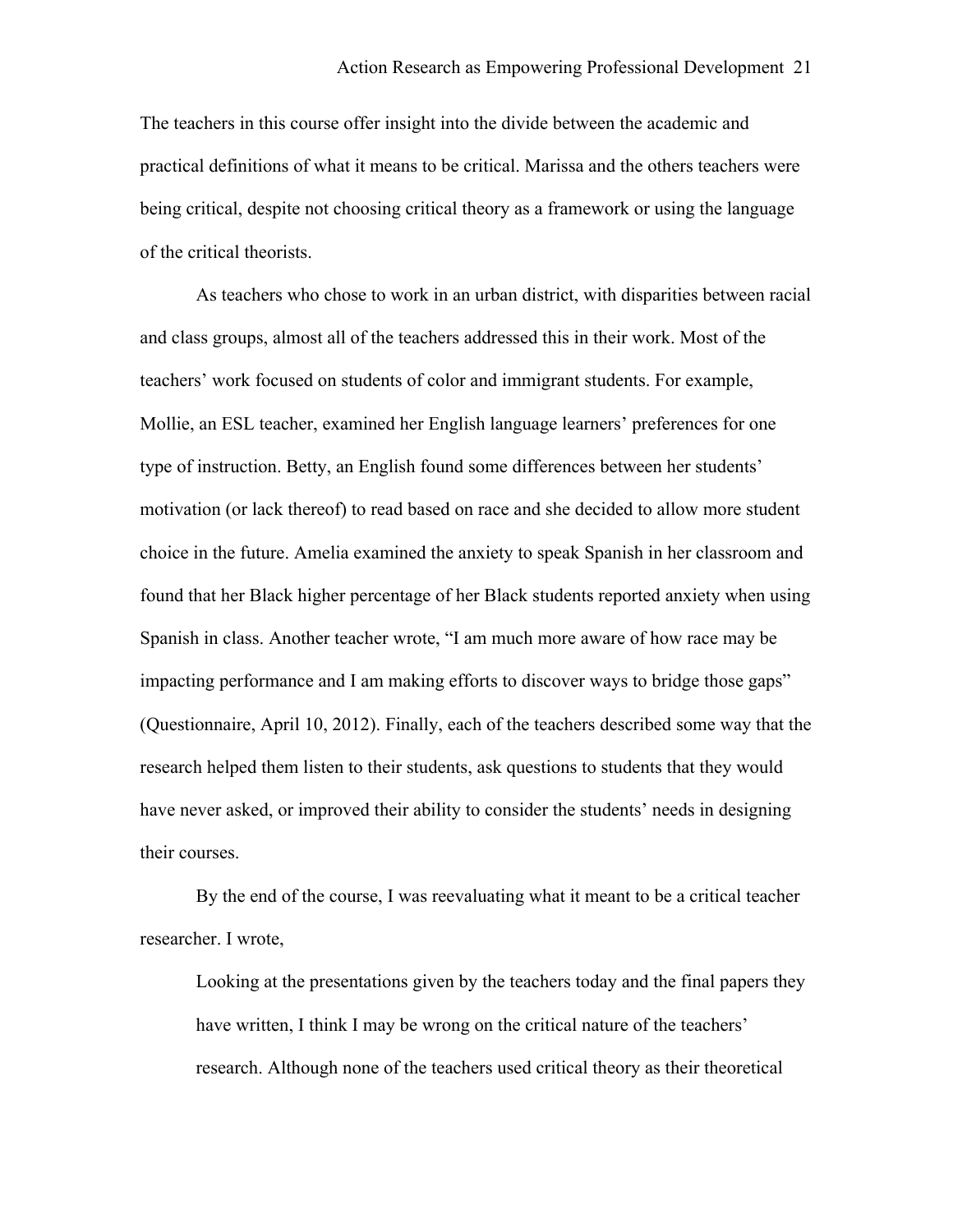lens, many of these projects are critical in nature. They examine positions of power, they work for better education for the poor or immigrant students that the teachers work with, and most importantly they offer a research position that speaks back to traditional educational research. There is an underlying critical theme. Specifically, I am thinking of Marissa's examination of herself as a teacher who partially discloses her political views. She is speaking back to a society that tells her that teachers should not have a political voice. I think of Denise, whose work found that how she grouped students in science class had a positive impact on immigrant and ELL students. She learned new ways to help ELL students in her science class. Kurt, who works with students with emotional or behavioral issues, looked at how his bullying curriculum in health class impacted his students, many of who feel powerless. Sharon looked at the impact of flexible grouping within her classroom, which was racially and socioeconomically diverse. (Instructor Journal, April 3, 2012)

There was an inherent examination of power in all of the teachers' work. This included elevating their students' or their own marginalized voices, which are often left out of traditional research and the public discussions of education. This seems closely aligned with the Frierian notion of "teaching as mining," where the teacher not only helps the students learn, but also learns from their students (Freire, 1974). Although none of the participants would have claimed to be working from a critical perspective or using critical theory, they had taken a critical stance in their work.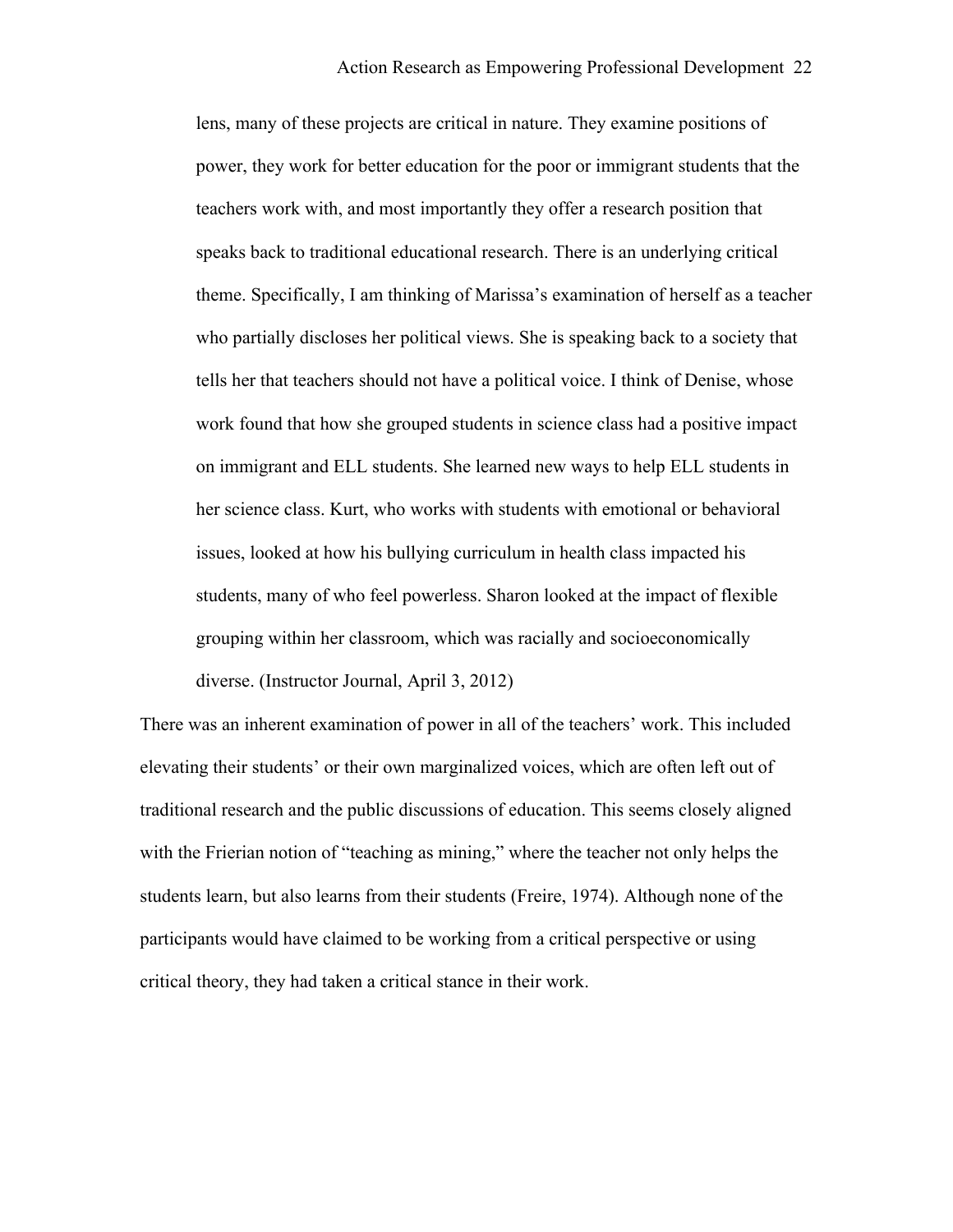### **Barriers to an Inquiry Stance**

While teacher research was a source of empowerment and helped the teachers establish a critical awareness, those positive attributes were not enough to make it a regular part of their practice. While the teachers in this study recognized a need for "insider" research and agreed with an inquiry stance, there were major barriers to their adoption of an inquiry stance in their practice. The main barriers included time and lack of district support.

On the questionnaire, 7 of the 13 teachers expressed a desire to integrate teacher research into their regular practice and many had referenced ideas or even early planning for their next study. One teacher wrote, "There are a number of things I am thinking about. For example, I'd like to do a yearlong study on anxiety and speaking in the Spanish classroom. I am also interested in looking at how race impacts [students'] performance in my class" (Questionnaire, April 10, 2012). However, when I contacted the teachers in a follow up e-mail two years later, only one teacher said they continue to do teacher research and two teachers said they had presented their work outside their school. Despite this, several participants said they continue to use the instruments they designed (surveys, questionnaires) to collect informal data from students or have redesigned courses or adjusted their teaching based on the results. As such, this course had a more local, rather than global, impact.

The teachers in this study expressed concerns about finding time to continue doing teacher research. One teacher wrote,

Teacher research is beneficial but time consuming. Ideally a project would be a yearlong endeavor to allow for thorough data collection and adequate time to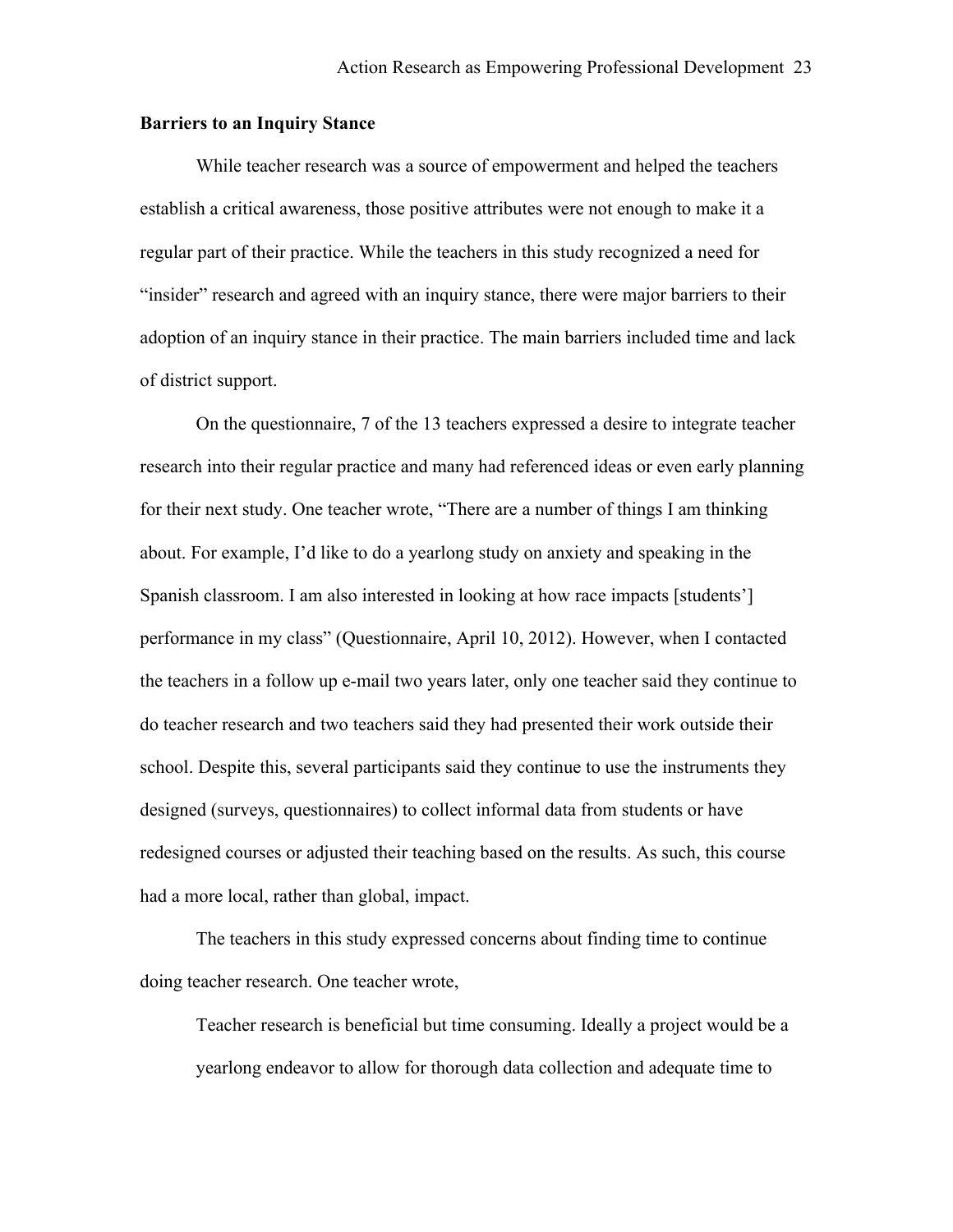process data. It can also be difficult to broker everyday teaching and the rigors of research. (Questionnaire, April 10, 2012)

In an interview, Betty said,

It's really hard to find the time to do it because the job itself is so demanding that if you were to do it well, it should take a lot of your time. And then to add on the component of teacher research with any other things that you might also be interested in—coaching, working with the union, any sort of mentoring. All those things that can enrich you personally and professionally that it's hard to fit that in and also do the teacher research right (Interview, May 21, 2012).

Due to the time constraints of teaching, it was difficult for teachers to engage in research.

The issue of time was exacerbated by a lack of district support for teacher research. Although this district had embedded collaboration time at the high school level, it did not have this for middle or elementary teachers. Additionally, this collaboration time was generally used for school-based needs (discussing standardized test results, designing common lessons, etc.), rather than a focus on teacher reflection. Betty said,

I think the professional development that I've experienced… [is] generally pretty worthless… It just feels very unfulfilling. It feels like a lot of going through the motions… Teacher research is the first time that I feel professional development is directly improving my teaching. I wish the district supported it more. (Interview, May 21, 2012)

Another teacher described the lack of support for sharing teacher research,

I want to share my work. But presenting at a conference is a pricey proposition. As a teacher there is no available money or incentives to travel and share your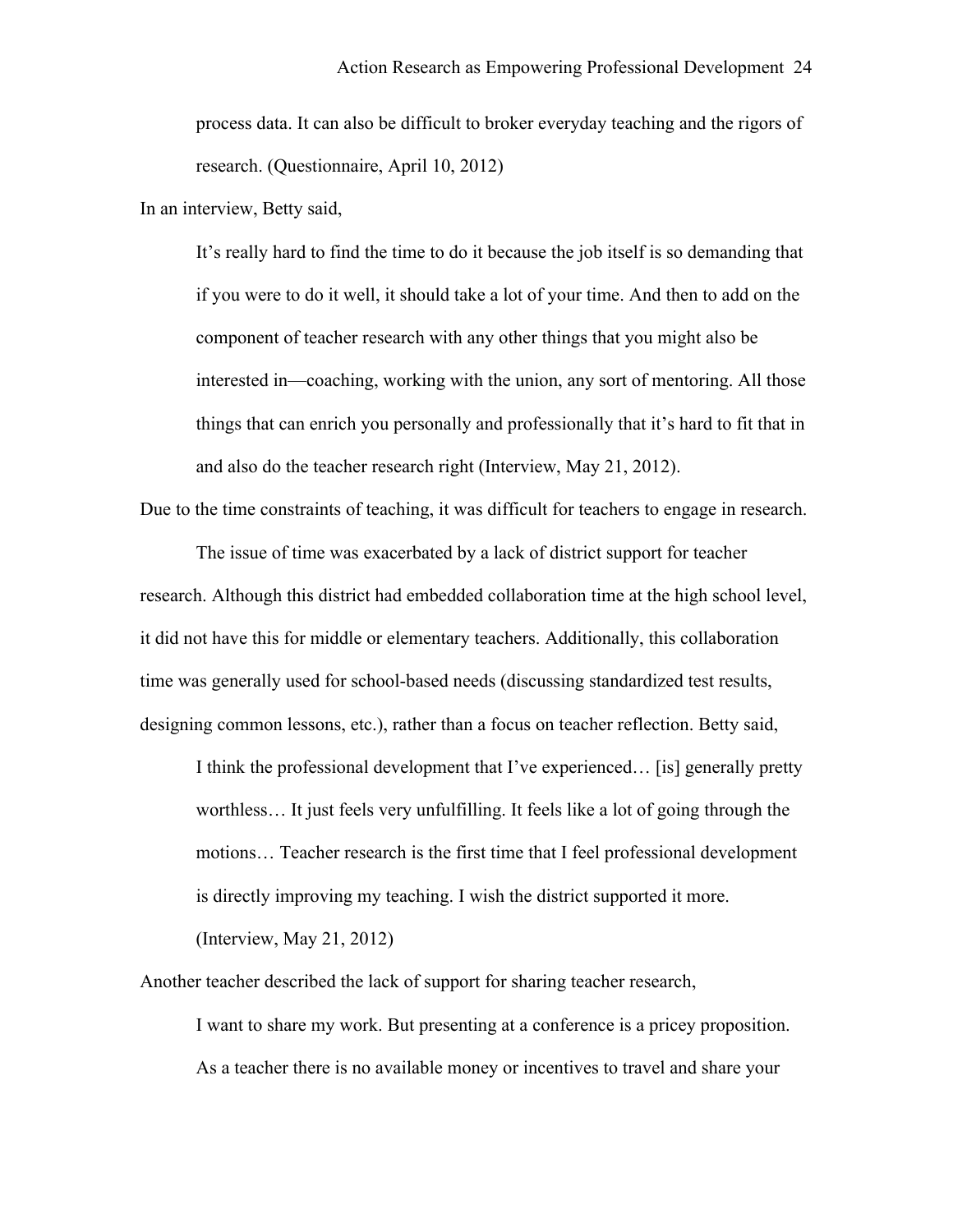research with others. Academia, at the college level, has a well-developed process of grants, research, peer review, publications and appropriate accolades learning to the advancement of careers and more grant money. Teacher research is still in early development [and has] not been established to offer the teacher the proper incentive or accolades to share research beyond one's own community (Questionnaire, April 10, 2012).

Amelia expressed the need for the district to support teacher research. She said, I think if this were really something to take off in the district, I think the district would need to support it, and by that I mean monetarily, providing a class reduction or at least subs during class time to do or present our work. (Interview, June 29, 2012)

The lack of district support was a major struggle that I faced as an instructor and that the teachers faced in their work. While the teachers were creating excellent research, they did not have the support, financially or professionally, to share their work outside our class or their schools.

### **Implications**

This research generates both local and global knowledge about teacher research as a form of inservice teacher education. It offers one model for other teacher educators who work with prospective teacher-researchers within school districts or universities. For the teachers in this course, it was a valuable professional development experience. While the course helped them reflect on their practice, the teacher's long-term use of teacher research was more difficult to sustain, due to time constraints and lack of district support.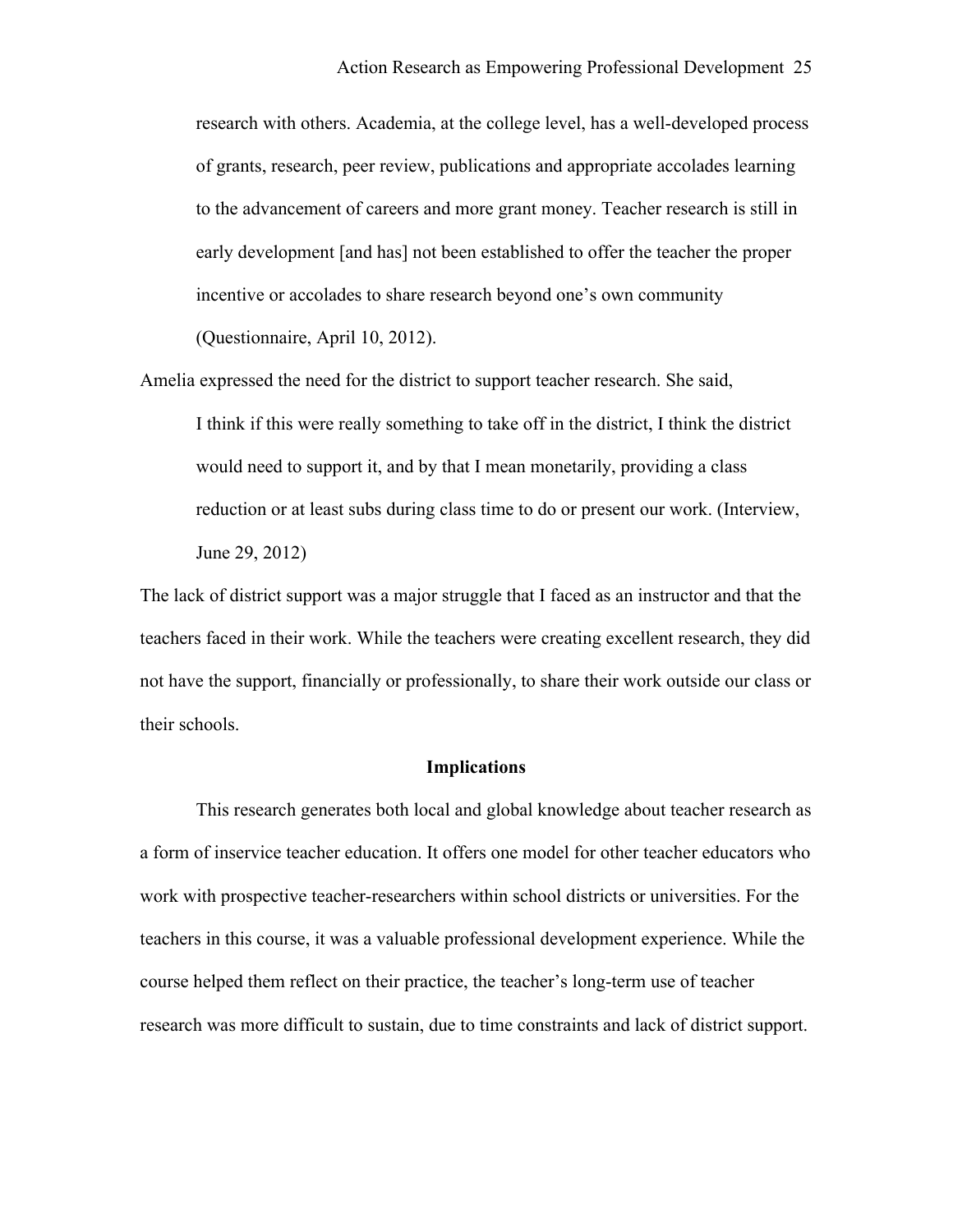There are several implications from this study. First, teacher research is not only an incredibly valuable reflective tool, but it also generates important knowledge about the teaching practice. The teachers in the study produced important work and, in many ways, their findings speak back to the university-based research done on similar topics. Moreover, the teachers learned from the work of their peers, helping build a stronger intellectual community and building relationships across departments and schools in the district.

Second, as a form of professional development, it is crucial that instructors in teacher research courses allow the participants to examine questions rooted in their own vision of practice. Instructors may feel compelled to influence the teacher's studies or the frameworks they use. However, for this work to be most powerful, the teachers must be the drivers of the work. As instructors of teacher research courses, we must be continually challenging our own perspectives. We must acknowledge the valuable "insider" knowledge that PreK-12 practitioners have about teaching and that this knowledge can manifest differently than how we as teacher educators envision it (even if we have been teachers or are currently teachers).

Third, teachers must be given the room to develop their own conceptions of research. Often instructors of teacher research courses, as well as some teacherresearchers, want teacher research to mimic traditional forms of educational research. The value in teacher research is that it speaks back to traditional forms of research. As such, teacher research studies often take different forms, which may seem unusual or be labeled as "not research" by traditional educational researchers. Yet, the work of teacher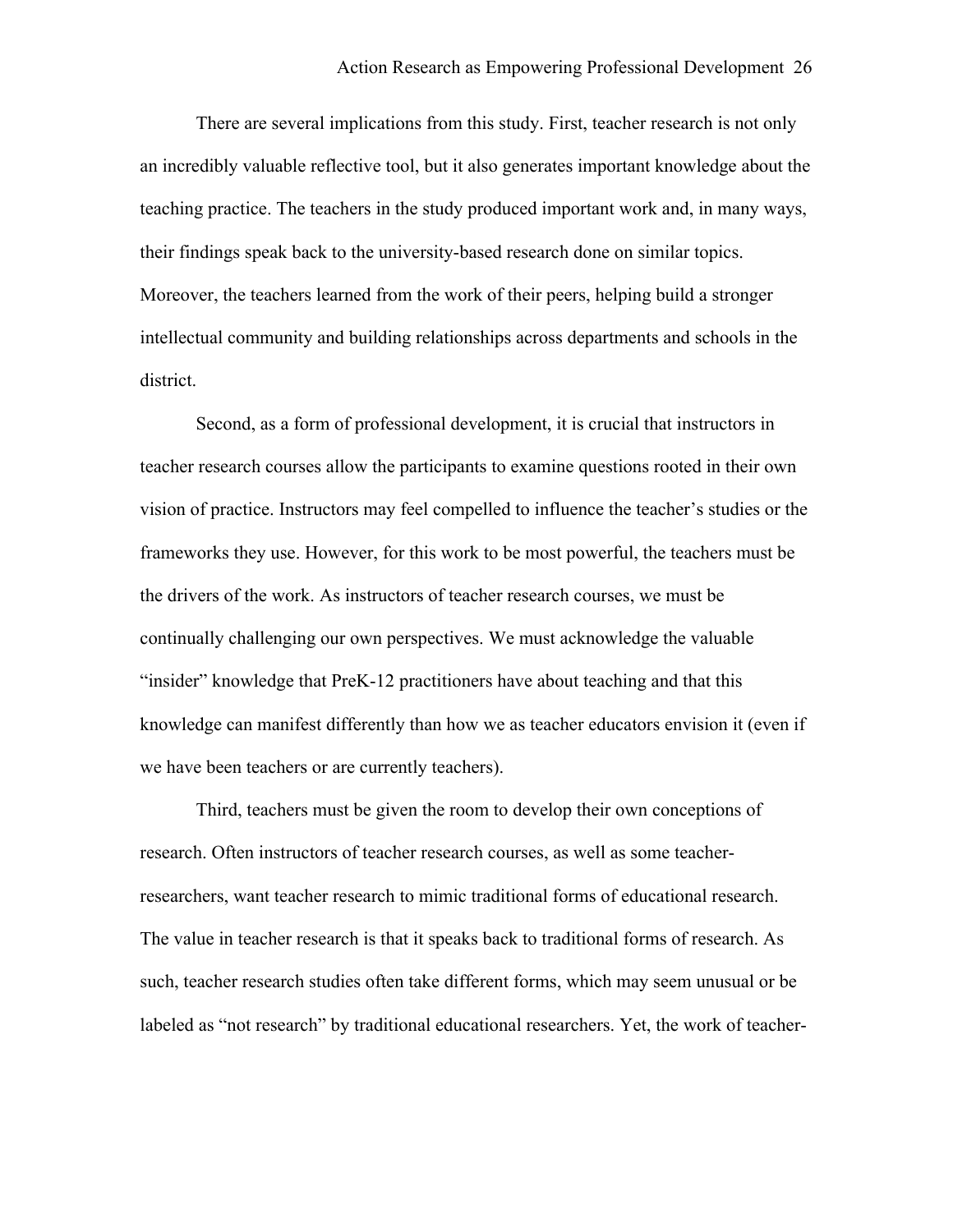researchers offers important insight into the classroom. As instructors, we must nurture this "differentness."

### **Conclusions**

As action research should, this study also led to more questions about my practice as a teacher educator and professional development in general. As more teachers embrace an inquiry stance in their practice and the teacher research movement continues to grow (Cochran-Smith & Lytle, 2009), we must be mindful of the numerous barriers that exist for teacher-researchers. Since teacher research can be unsustainable for many teachers due to lack of time and support, we must find ways to gain support for teacher research programs within school districts. We must find ways to connect teacher research courses to teacher research networks, which would provide additional supports and places to share work and receive feedback.

Modeled off of the work being done in the Madison Metropolitan School District in Wisconsin (Caro-Bruce, Flessner, Klehr, & Zeichner, 2007) and the Brookline Teacher Research Group (Cochran-Smith & Lytle, 2009), I started this teacher research course with the intention of it becoming a regular professional development course in the district and possibly growing it into a teacher research community. I envisioned inviting past participants to attend course session to stimulate their future projects and build a community of inquiry. This would not be realized. A new superintendent was appointed the year after I taught this course and the district decided to not offer my teacher research professional development course. There was a shift in professional development toward Common Core State Standards and assessment, as well as Massachusetts's new supervision and evaluation system. As the teachers struggled to make teacher research a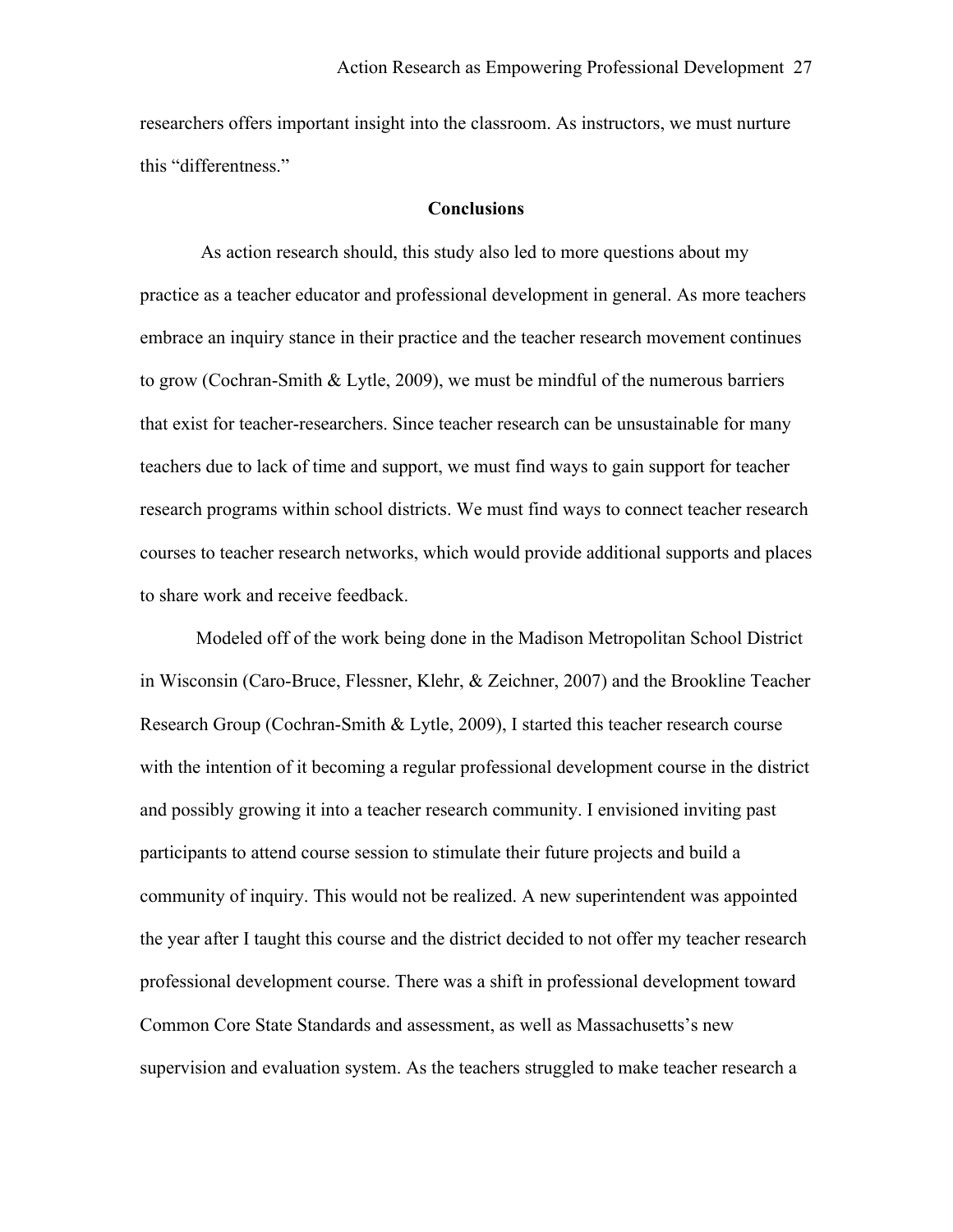regular part of their practice, I struggled to make teacher research a regular part of our district.

This study makes clear that without professional support, it is difficult for teachers to continue their teacher research. The teachers suggested that support for conferences and time to collect and analyze data would be one solution. This does occur in a select number of districts (Cochran-Smith & Lytle, 1993, 2009), including Madison, Wisconsin, where teachers receive a stipend for supplies and release time (Caro-Bruce & Zeichner, 1999). In a world with decreasing resources, I imagine most districts would be hard-pressed to commit time and funding to teacher-researchers. Yet, this seems like a poor choice. As was evident in this study, teacher research offers an important way to foster reflection leading to improved instruction, which ultimately will have a positive impact on student learning.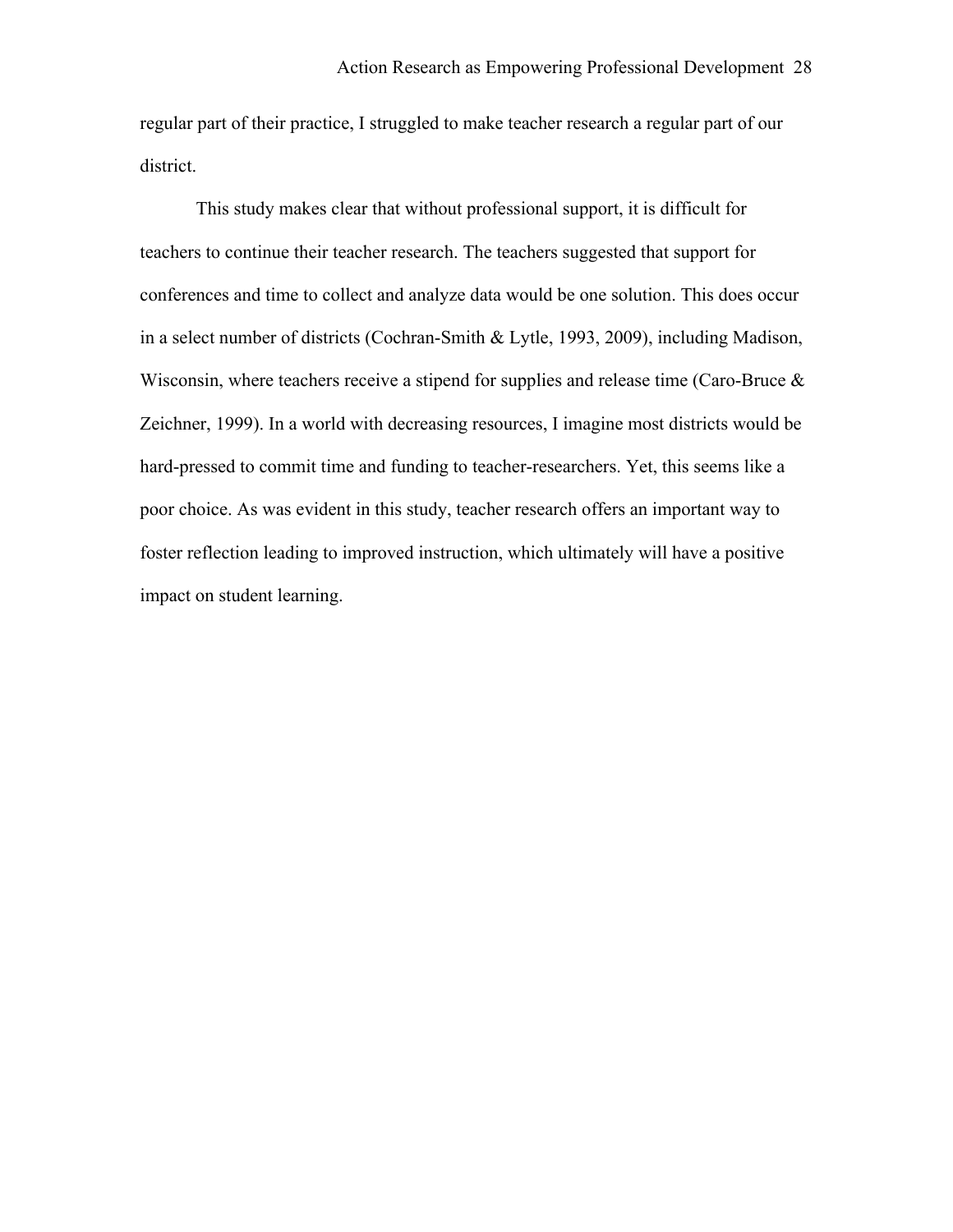### **References**

- Caro-Bruce, C., Flessner, R., Klehr, M., & Zeichner, K. M. (2007). *Creating equitable classrooms through action research*. Thousand Oaks, CA: Corwin Press.
- Caro-Bruce, C., & Zeichner, K. M. (1999). Impact of action research. Retrieved March 12, 2014, from https://staffdevweb.madison.k12.wi.us/node/244
- Choi, J.-a. (2011). A self-study of the teaching of action research in a university context. *Studying Teacher Education, 7*(1), 35-49.
- Cochran-Smith, M. (2005). Teacher educators as researchers: Multiple perspectives. *Teaching and Teacher Education, 21*(2), 219-225.
- Cochran-Smith, M., & Lytle, S. L. (1993). *Inside/outside: Teacher research and knowledge*. New York, NY: Teachers College Press.
- Cochran-Smith, M., & Lytle, S. L. (2009). Inquiry as stance: Practitioner research for the next generation. New York, NY: Teachers College Press.
- Erickson, F. (1986). Qualitative methods in research on teaching. In M. C. Wittrock (Ed.), *Handbook of research on teaching* (3rd ed., pp. 119-161). New York, NY: Macmillan.
- Fowler, F. J. (2009). *Survey research methods* (4th ed.). Thousand Oaks, CA: Sage Publications.

Freire, P. (1974). *Pedagogy of the oppressed*. New York, NY: Seabury.

- Hoy, W. K. (2010). *Quantitative research in education: A primer*. Thousand Oaks, CA: Sage Publications.
- Kincheloe, J. L. (2003). *Teachers as researchers: Qualitative inquiry as a path to empowerment*. New York, NY: RoutledgeFalmer.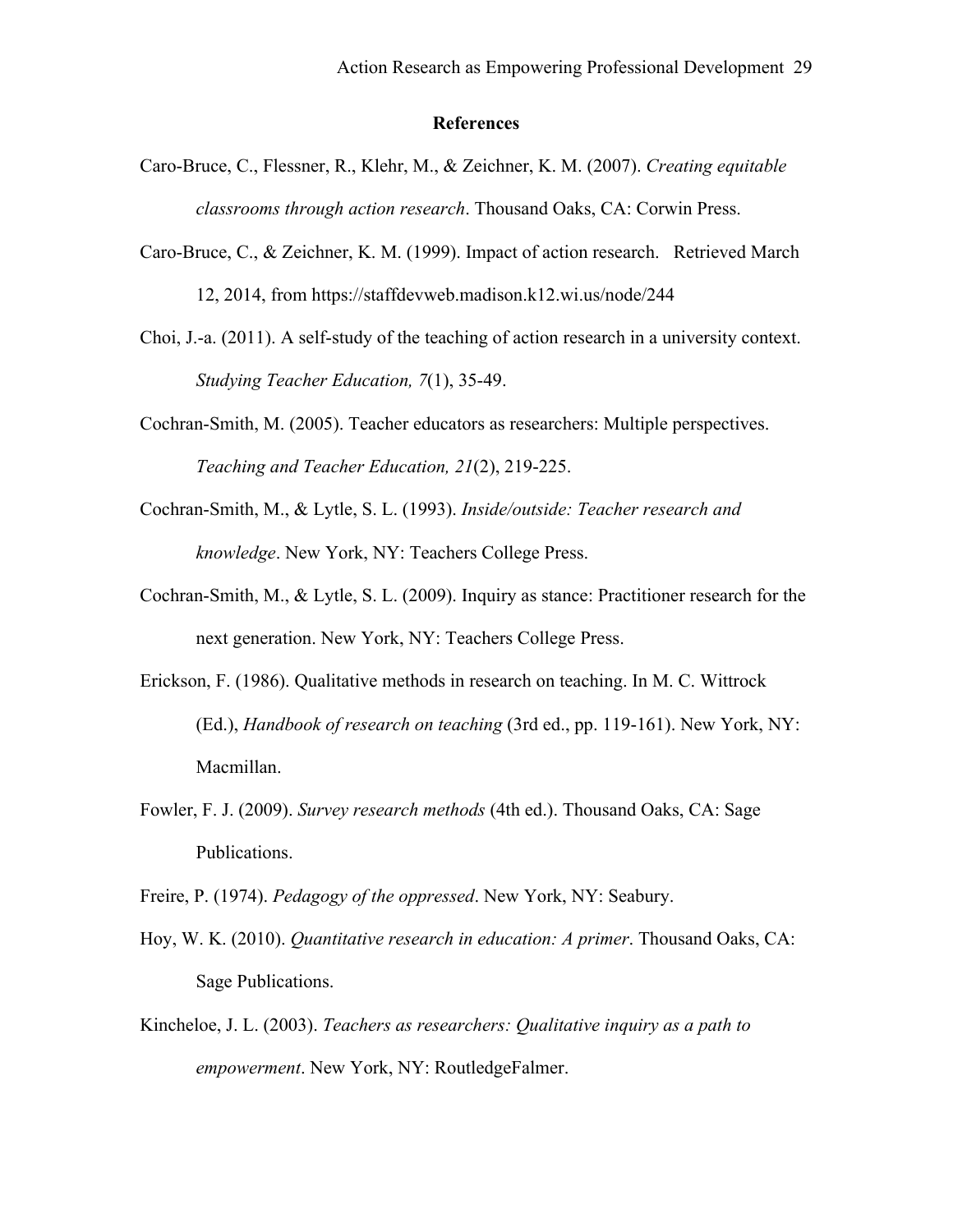Kincheloe, J. L. (2005). *Critical constructivism*. New York, NY: Peter Lang Publishing.

- Miles, M. B., & Huberman, A. M. (1994). *Qualitative data analysis: An expanded sourcebook*. Thousand Oaks, CA: Sage Publications.
- Rossman, G. B., & Rallis, S. F. (2003). *Learning in the field: An introduction to qualitative research* (2nd ed.). Thousand Oaks, CA: Sage Publications.

Zeichner, K. M., & Noffke, S. E. (2001). Practitioner research. In V. Richardson (Ed.), *Handbook of research on teaching* (4th ed., pp. 298-330). Washington, DC: American Educational Research Association.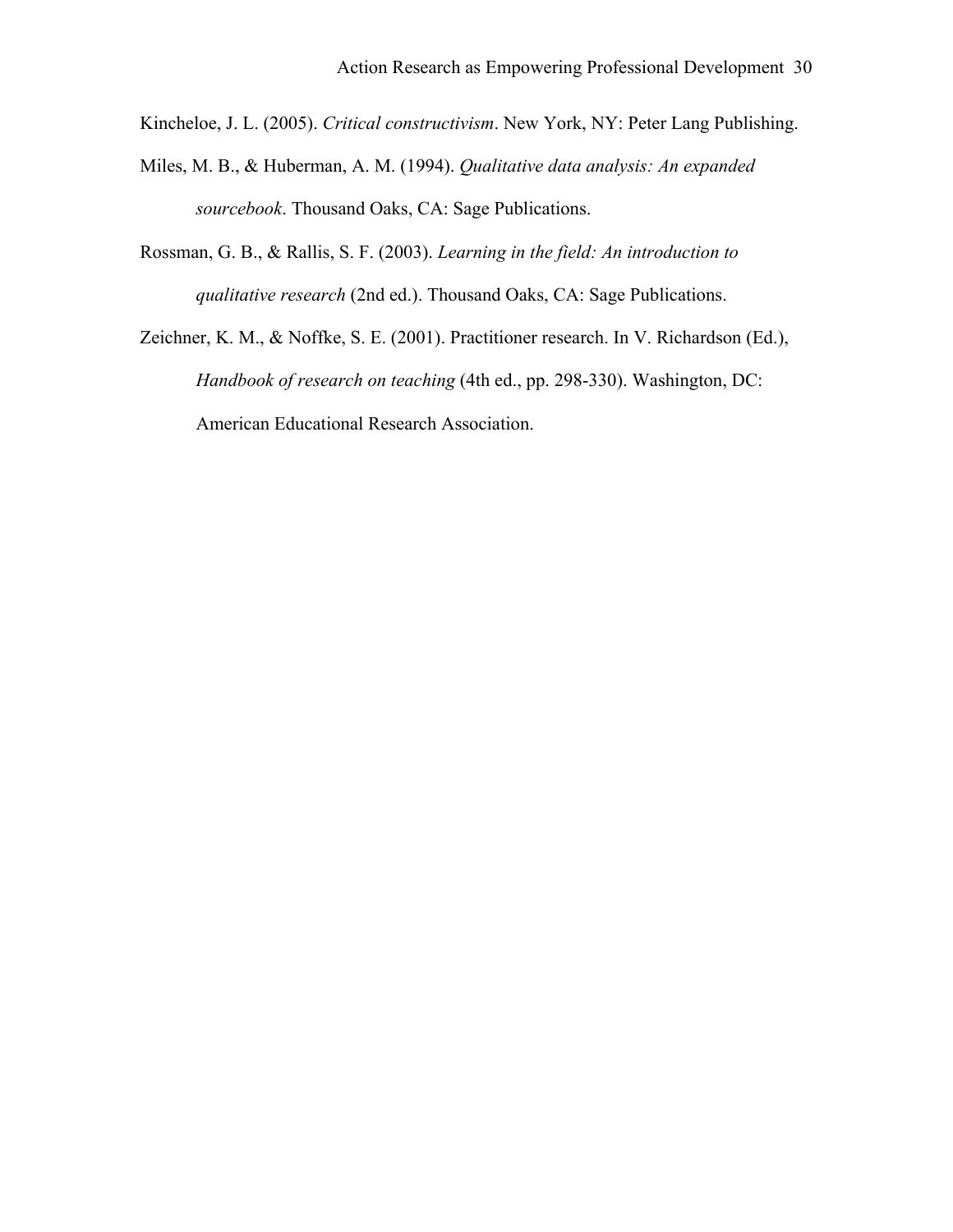# **Appendix A: Interview Protocol**

# **I. Teacher Research**

1. Why did you sign up for this PD course? What were your thoughts after signing up, but before taking the course?

2. Describe for me your experience during this teacher research course (from beginning to end).

3. What role should teacher research have in teaching? Who should do teacher research? What are the short-term supports for doing this work? What long term supports would help sustain your teacher research?

4. Did you learn from the other teachers' teacher research? If so, can you describe this learning?

# **II. Views of Teaching and Professional Development**

5. Has this course changed your views of teaching? If so, can you elaborate how it has changed your views of teaching?

6. Has this course changed your views of student learning? If so, can you elaborate how it has changed your views of student learning?

7. How does teacher research as professional development compare to your previous experiences with professional development?

Probe: Has this course changed your views of professional development? If so, can you elaborate how it has changed your views of professional development?

8. Have you changed any practices as a result of your teacher research? If so, could you explain?

9. Did this course empower you as a teacher?

Probe: What does empower mean to you?

10. Do you plan on doing any teacher research in the future? If so, do you have any topics for studies or research questions you are considering investigating? Can you explain why those topics or research questions interest you?

# **III. Teacher Background**

11. What is your educational background?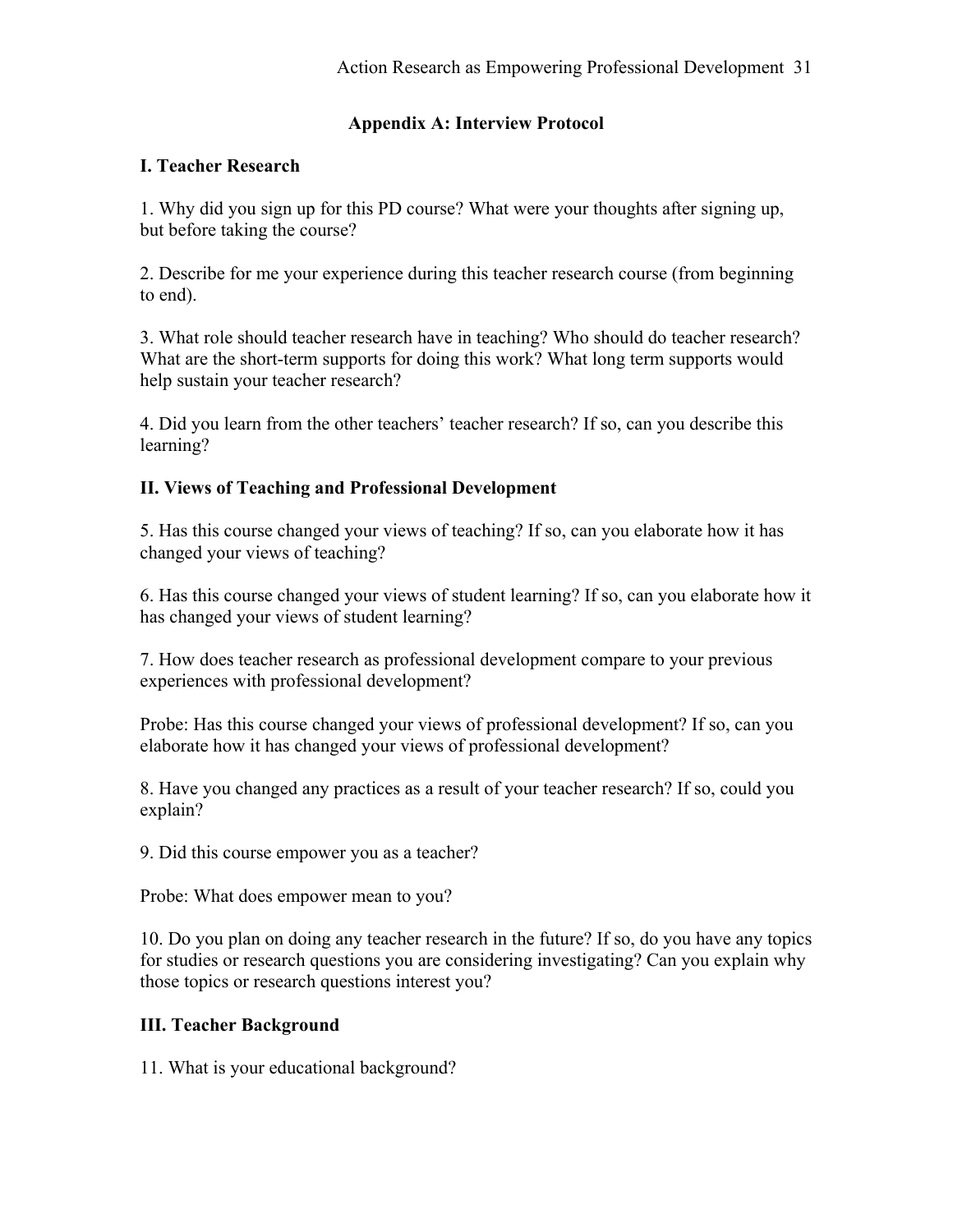Probe: What was your teacher preparation experience like? What has been your general teaching history?

Probe: Where have you taught and for how long? What grade levels? What subjects?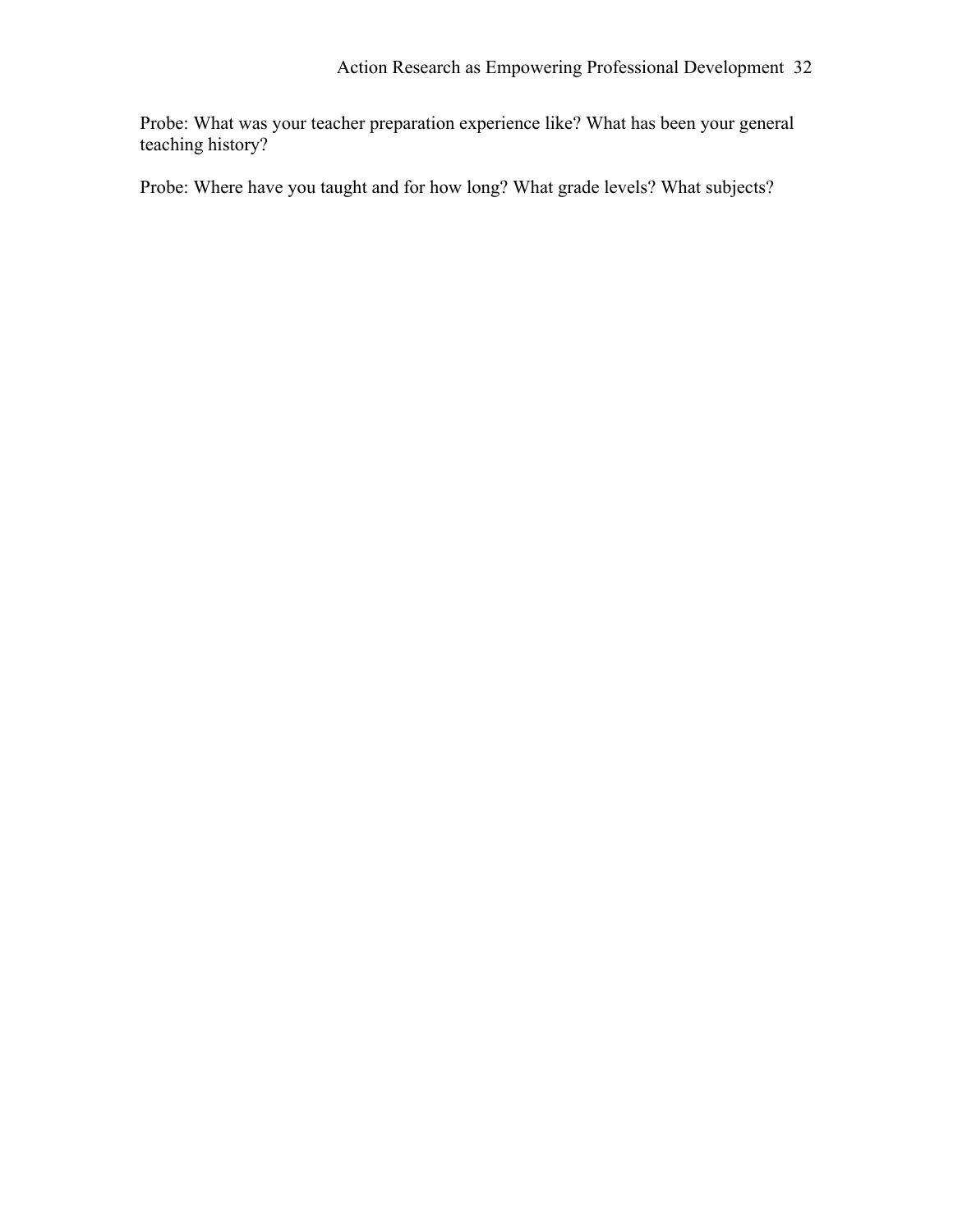# **Appendix B: Questionnaire**

1. What did you know about teacher research before taking this class?

2. What do you think about teacher research after taking this class?

3. What did you learn (about your students, your teaching, the curriculum, the process of research) from conducting a teacher research study?

4. Did this class influence your views of research? If so, explain.

5. Has this class changed your views of teaching or your classroom practices? If so, explain.

6. If you are planning to use teacher research in your classroom in the future, could you please describe some areas you would like to research or some research questions you would like to ask in the future?

7. Do you plan on presenting your teacher research inside your school (colleagues, administrators, students, etc.) or outside your school (conferences, workshops, etc.)? If so, can you list some ideas you have for presenting your research.

8. How many years have you been a teacher (not including student teaching):

- 9. What grade(s) do you teach?
- 10. What school do you teach at?

11. If you are a subject-specific teacher, what subject(s) do you currently teach?

12. If you are a subject-specific teacher, other than above, what other subject(s) have you taught in previous years?

13. What is your gender?

14. What is your race/ethnicity (If you are multiracial, please circle more than one)?

15. Do you speak a language other than English fluently?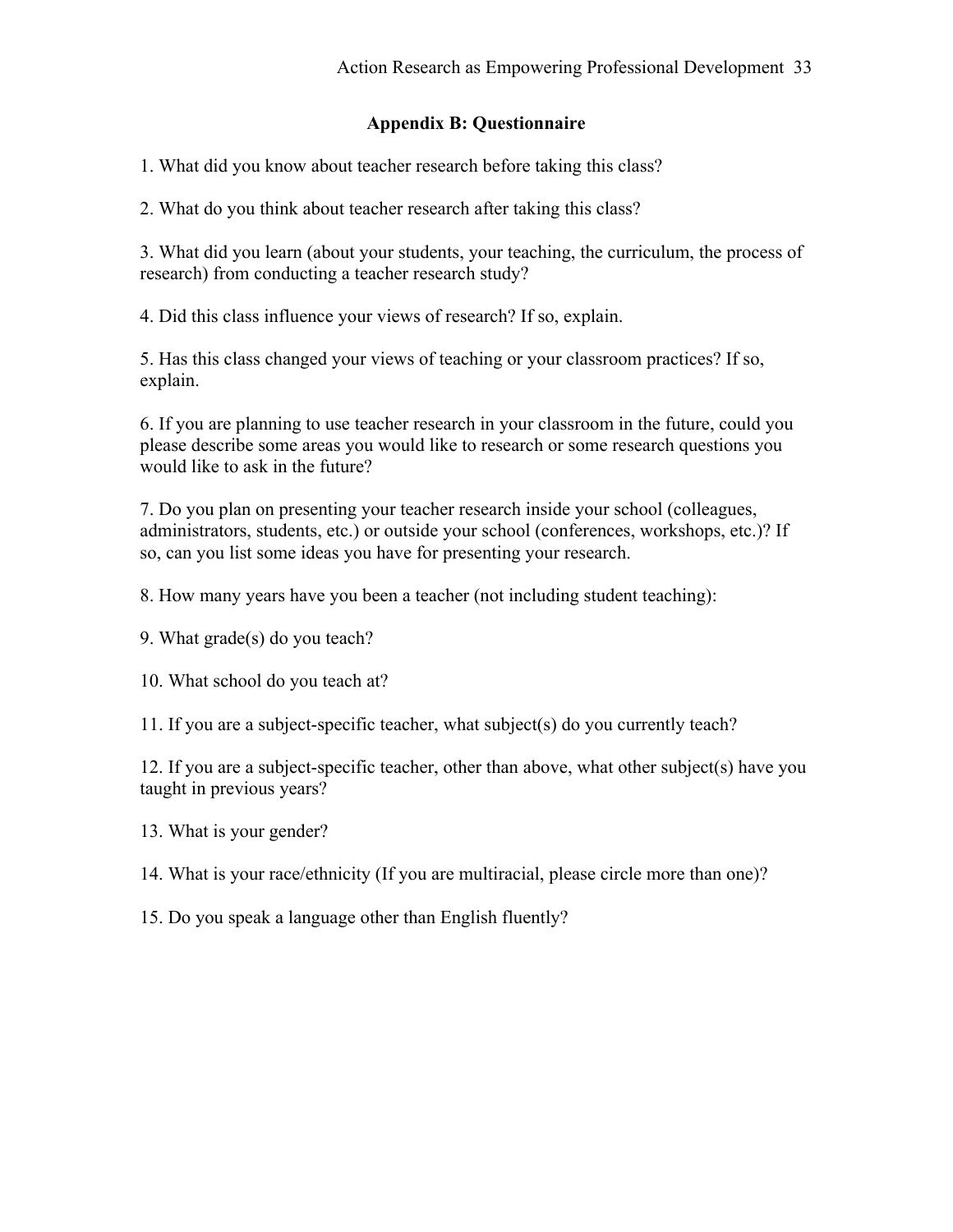# **Appendix C: Coding Dictionary**

## **LEVEL ONE CODES (T-)** *LEVEL TWO CODES (T-BG-)* LEVEL THREE CODES (T-BG-GEO)

NOTE: There is no dash (-) if there are no levels below

| <b>Nickname</b> | <b>Full Code Name</b>      | <b>Description</b>                                                                             |  |
|-----------------|----------------------------|------------------------------------------------------------------------------------------------|--|
| $T -$           | <b>Teachers</b>            | Related to the teachers who took<br>the professional development<br>course                     |  |
| $T-BG-$         | <b>Background</b>          | <b>Related to the teaching of history</b><br>content                                           |  |
| <b>T-BG-PER</b> | Personal                   | Teacher described her/his own<br>personal background, including<br>schooling and demographics. |  |
| T-BG-TP         | <b>Teacher Preparation</b> | Teacher described her/his own<br>teacher preparation                                           |  |
| T-BG-TR         | <b>Teacher Research</b>    | Teacher described her/his own prior<br>experience with teacher research or<br>action research  |  |
| $T-CR-$         | <b>Classroom Impact</b>    | Related to the application of their<br>action research in their classroom                      |  |
| T-CR-CHG        | <b>Changed Practices</b>   | Teacher expressed changing<br>practices                                                        |  |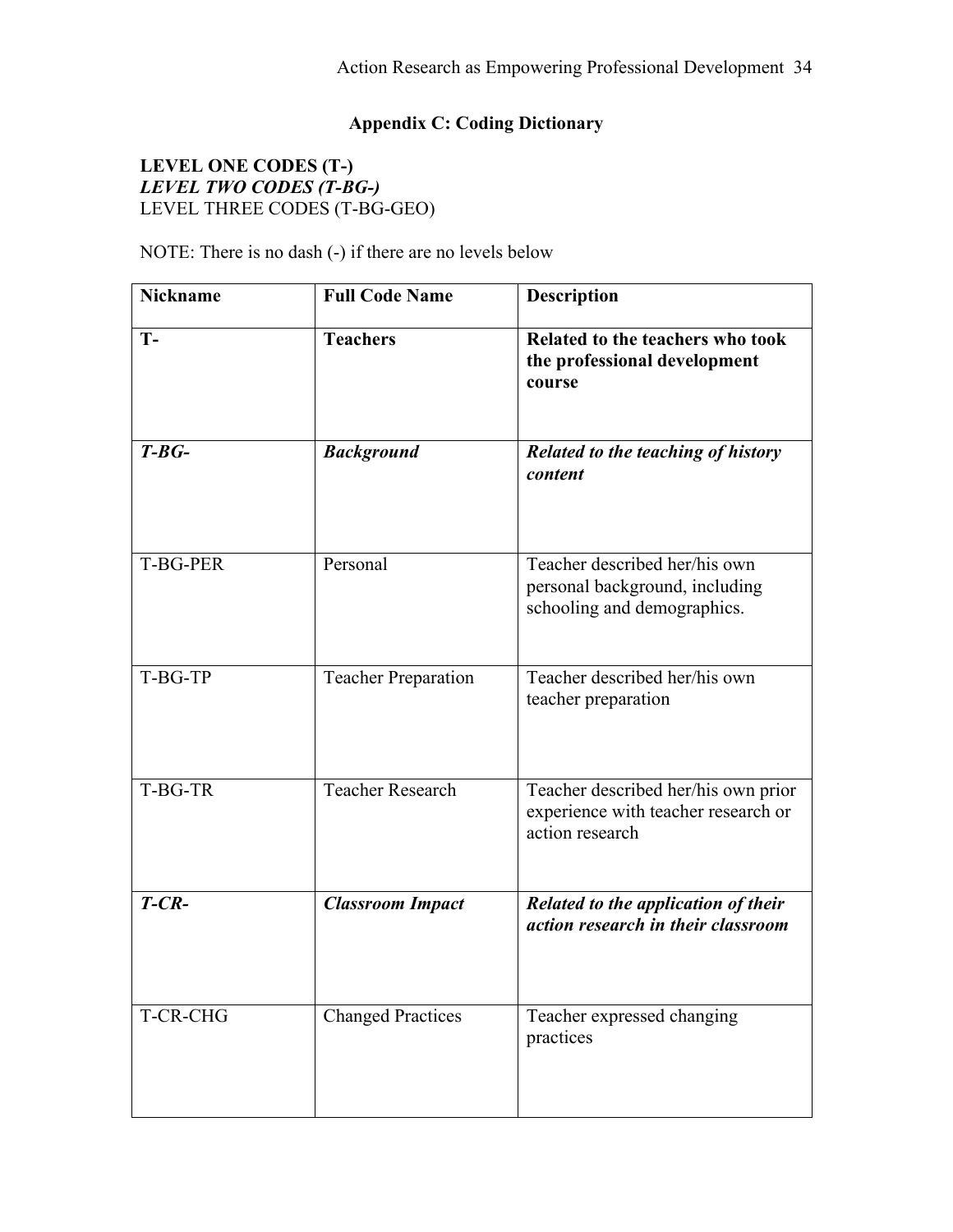| T-CR-NCG        | Did Not Change<br>Practices               | Teacher expressed not changing<br>practices                                  |
|-----------------|-------------------------------------------|------------------------------------------------------------------------------|
| T-CR-STD        | <b>Students</b>                           | Teacher described students'<br>reactions to their teacher's research         |
| <b>T-CR-RES</b> | Research                                  | Teacher described their development<br>in doing or understanding research    |
| $T-PD-$         | <b>Professional</b><br><b>Development</b> | Related to the response to action<br>research as professional<br>development |
| T-PD-EXP        | <b>General Course</b><br>Experience       | Teacher described a general course<br>experience                             |
| T-PD-VAL        | Valuable Professional<br>Development      | Teacher expressed this was valuable<br>professional development              |
| T-PD-NOT        | Not Valuable<br>Professional              | Teacher expressed this was not<br>valuable professional development          |
| $T$ - $CA$ -    | <b>Critical Awareness</b>                 | Related to the teachers'<br>development of critical awareness                |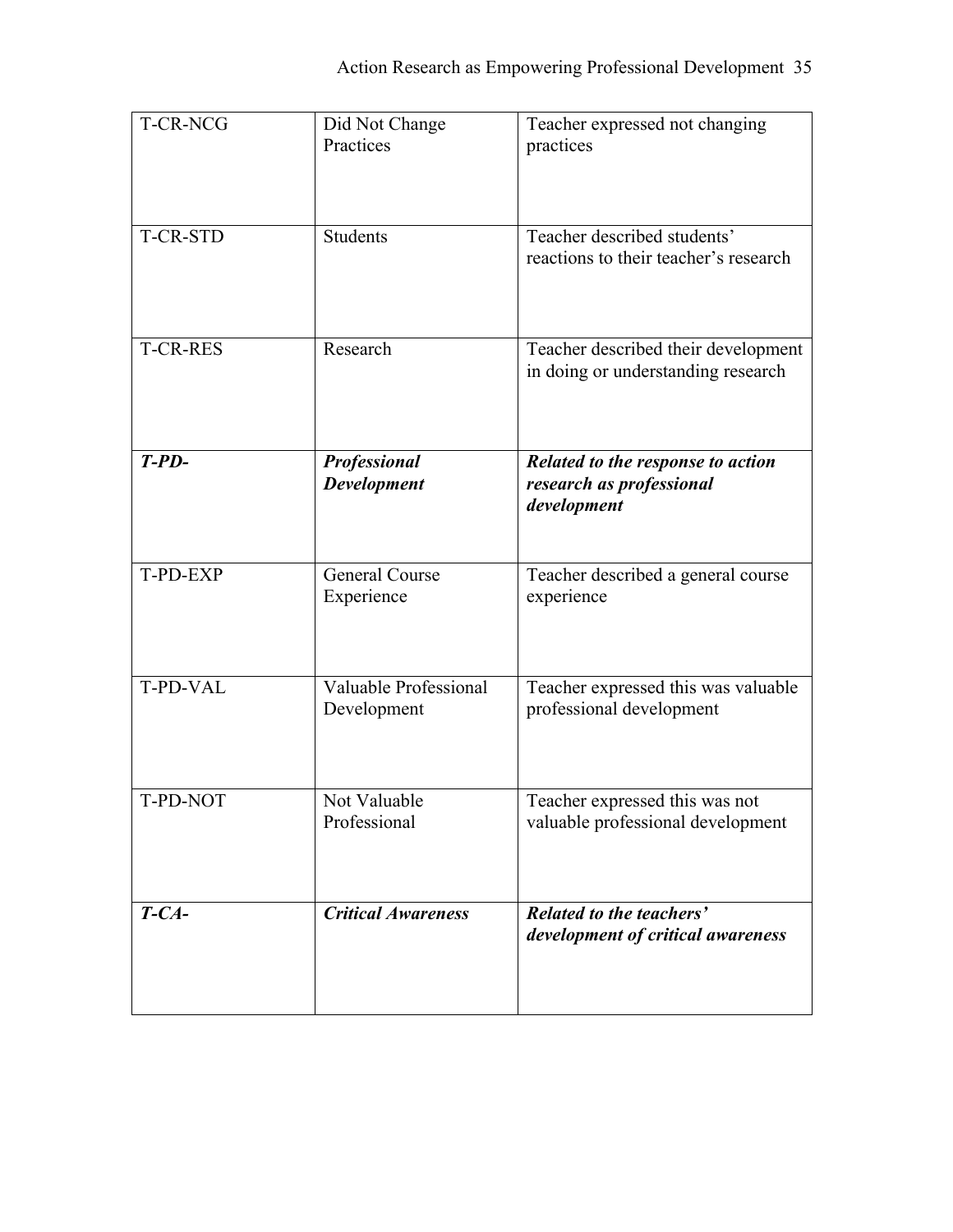| T-CA-INC        | <b>Critical Awareness</b><br>Increasing | Teacher showed increasing critical<br>awareness                                        |
|-----------------|-----------------------------------------|----------------------------------------------------------------------------------------|
| <b>T-CA-DEC</b> | <b>Critical Awareness</b><br>Decreasing | Teacher showed decreasing critical<br>awareness                                        |
| <b>T-CA-IAS</b> | Inquiry As Stance                       | Teacher showed adoption of an<br>inquiry stance                                        |
| $T$ -EM-        | <b>Empowerment</b>                      | <b>Related to the teachers' discussion</b><br>of action research as empowerment        |
| T-EM-INC        | Empowerment<br>Increasing               | Teacher showed increasing<br>empowerment                                               |
| T-EM-DEC        | Empowerment<br>Decreasing               | Teacher showed decreasing<br>empowerment                                               |
| I-              | <b>Instructor</b>                       | <b>Related to the instructor (myself)</b><br>of the professional development<br>course |
| $I$ -CD-        | <b>Course Development</b>               | Related to the instructors' (my own)<br>course development                             |